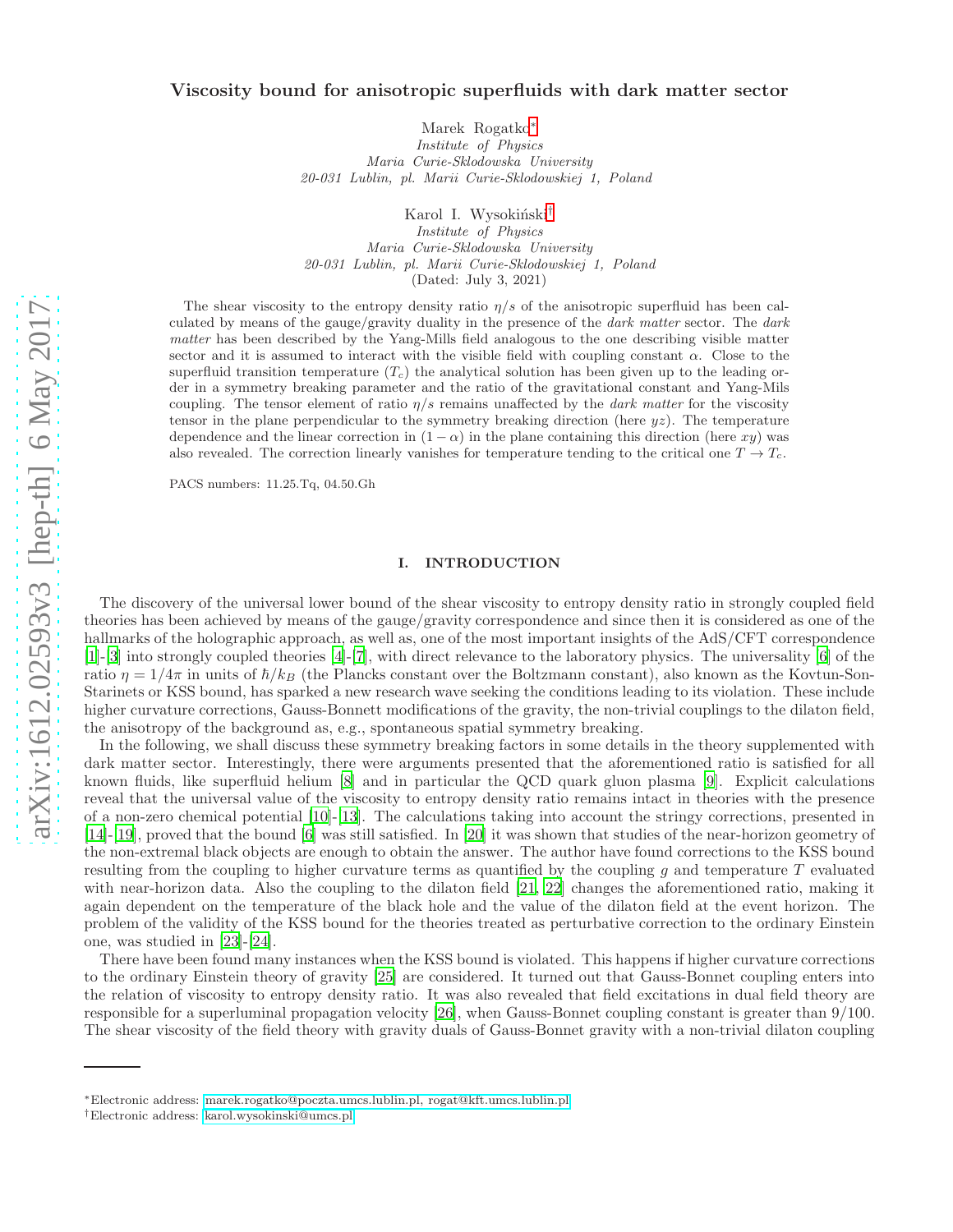were studied [\[27\]](#page-12-7). It was found that the dilaton coupling has a non-trivial influence on the viscosity to entropy ratio. The calculations comprising AdS Gauss-Bonnet gravity with  $F<sup>4</sup>$  term corrections of Maxwell field [\[28\]](#page-12-8), as well as, a gravity dual to Einstein-Born-Infeld gravity [\[29](#page-12-9)], were elaborated. In the case of Born-Infeld duals it was established that the ratio had still the universal value, at least up to the first order of the Born-Infeld parameter. The review of the universality problem of the viscosity to entropy density ratio [\[30\]](#page-12-10) gives account of the earlier studies.

There have been observed a resurgence of the interests in the problem of the universality of the viscosity entropy density ratio in the theories taking anisotropy of the problem into account. This is due to the relation of the universality to the shear mode transforming properties, i.e., transformation as a helicity two state under a rotational symmetry. The universality holds as one is looking for  $SO(3)$  symmetry because of the fact that shear viscosity depends on the gravitational perturbations in tensor modes of the  $SO(3)$  in the dual gravity. Each of the tensor mode fulfills a massless scalar field equation and decouples from each other. This fact ensures the universality of viscosity to entropy density ratio.

On the other hand, the anisotropic symmetry broken phase is responsible for the violation of the aforementioned ratio. It is caused by the fact that  $SO(3)$  symmetry is broken to  $SO(2)$  one. Namely, the gravitational wave nodes in the broken symmetry directions are not of the  $SO(2)$ -type and they interact with Yang-Mills gauge fields. Natural field theory system breaking the  $SO(3)$  symmetry and also translation symmetry is the crystalline solid. Other examples include superfluids with vector order parameters. The first case have been carefully analyzed in [\[31](#page-12-11)] and shown that on the gravity side it is related to massive gravity or better Lorentz violating massive gravity. The explicit numerical and analytical calculations [\[32](#page-12-12)] show the the ratio is a strongly diminishing function of the dimensionless graviton mass parameter m and depends on the square ratio of the horizon to the AdS apace time radius  $(r_h/L)$ .

It was found that in five-dimensional AdS/CFT theory near the critical point, the phase transition depends on the ratio of five dimensional gravitational constant to Yang-Mills coupling constant. Namely, when this ratio was smaller than the critical one, the phase transition became o second order one [\[33](#page-12-13)]. On the contrary, for the reverse relation one obtains the first order phase transition.

The holographic description of transport phenomena in anisotropic superfluids was presented in [\[34\]](#page-12-14), where the nonuniversality of viscosity to entropy density ratio was elaborated numerically. The obtained results were in agreement with the nemetic crystal behaviors [\[35](#page-12-15)]. The authors [\[34\]](#page-12-14) have also analyzed exotic transport properties like the flexoelectric effect. The analytic description near the critical point (close to the phase transition) was studied in [\[36\]](#page-12-16), where the non-universality of the ratio shows up in the directions of broken symmetry, while the ratio in the unbroken one i.e. universal in other directions. The shear viscosity treatment in anisotropic holographic superfluids from the point of view of holographic renormalization group was given in [\[37\]](#page-12-17). On the other hand, the gauge/gravity duality in Einstein Gauss-Bonnet gravity was implemented for studies the shear viscosity entropy density ratio non-universality [\[38\]](#page-12-18).

Motivated by the AdS/CFT correspondence, the black hole in a theory of Einstein gravity coupled to a scalar field, including a non-minimal Hordenski term, where gradient of scalar couples to the Einstein tensor, were studied in [\[39\]](#page-12-19). Among all it was revealed the violation of  $\eta/s$  in the theory which Lagrangian was at most linear in curvature tensor.

The AdS/CFT duality is a very effective tool for studying strongly correlated systems. In some sense it is a sort of a calculus for which the main ingredient is the AdS spacetime. The content of the gravity theory defines the conditions of the considered problem. The matter on the gravity side give us information about its influence on the elaborated phenomena. Therefore it might be helpful in investigations of the dark matter. The knowledge how the dark matter sector influences on the properties of various materials in general or in particular on the shear viscosity to entropy density ratio, near the critical temperature of the superfluids, might find possible application for the future detection experiments of this mysterious component of the mass of our Universe. Why *dark matter* seems to be so important? Because it constitutes almost 24 percent of the mass of the observable Universe and we practically do not know its provenience. Astronomical observations (measurements) enable us to determine the abundance of the dark matter with great precision, but we are still lack of the direct experimental confirmation of it, different from the astronomical ones mainly based on the gravitational lensing effects.

Dark matter influences on the condensed matter systems were intensively studied in [\[40\]](#page-12-20)-[\[49\]](#page-12-21). It turned out that the existence of the dark matter sector in AdS/CFT changes some parameters of the systems under considerations. These facts are of a great importance from the point of view of the future experiments.

In our considerations we shall use a model of *dark matter* sector in which except the ordinary Maxwell (Yang-Mills) gauge field we have another gauge field coupled to the latter and representing the dark matter sector [\[50](#page-12-22)]. The applied model is well justified by the astronomical observations [\[51](#page-12-23)]-[\[57\]](#page-12-24), as well as, the experimental data connected with muon anomalous magnetic moment [\[58](#page-13-0)]. Moreover, some experiments looking for *dark photon* also confirm assumed structure of dark matter sector [\[59\]](#page-13-1)-[\[63\]](#page-13-2). The analysis of the model with both both visible and dark matter may constitute new possibilities of the detection of the dark matter sector in various astronomical and astrophysical processes [\[64\]](#page-13-3)-[\[72\]](#page-13-4).

The motivations of our researches is to find the the viscosity to entropy density ratio universality or its breaking,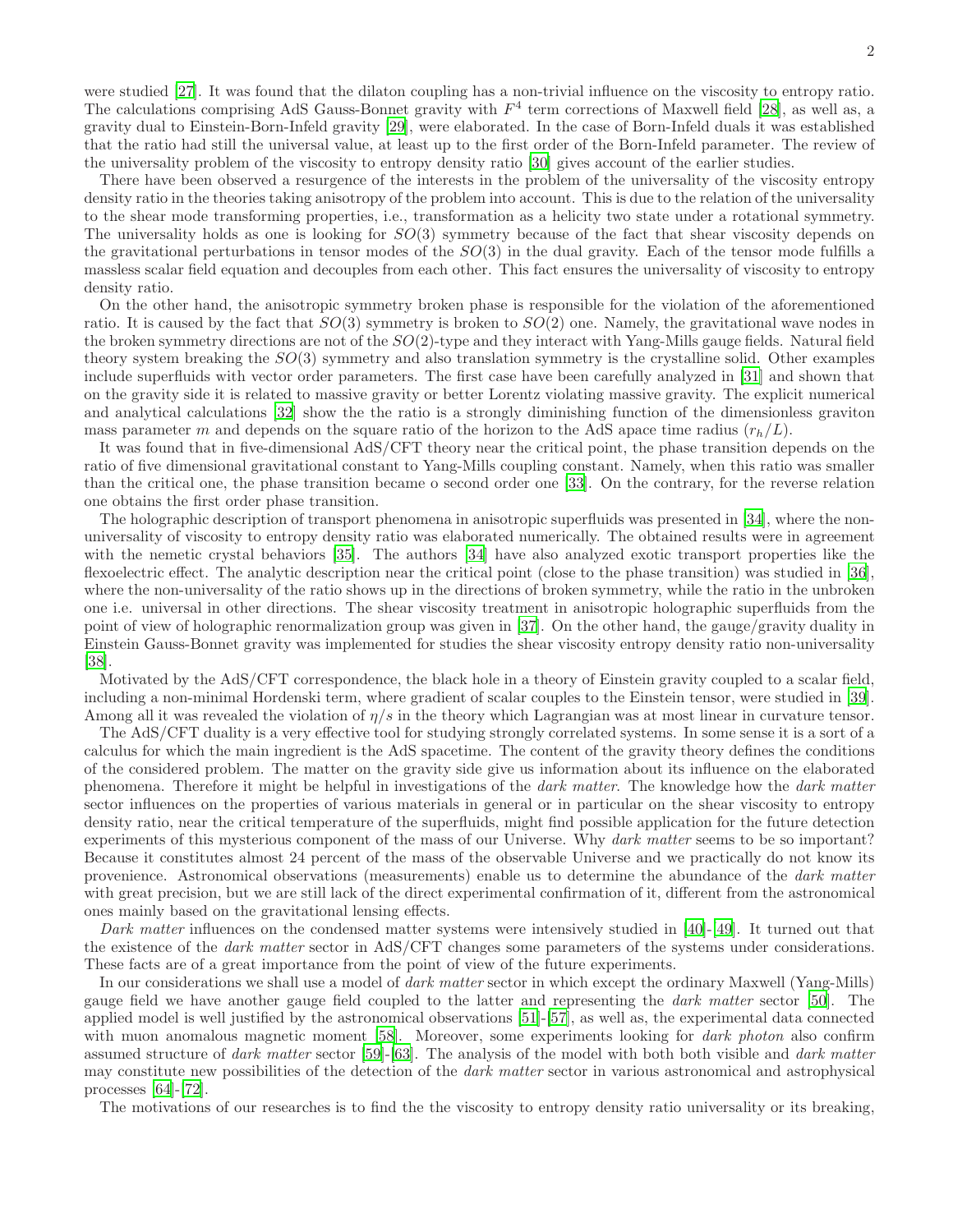in the theory of superfluids with *dark matter* sector. The exact form of the universality breaking form constitutes the tantalizing question of our studies. It can guide the 'future experiments' which can reveal the structure of dark matter if the latter component of the Universe, e.g., in the form of clusters [\[73](#page-13-5)] can be spotted during Earth yearly motion. The precise experiments could eventually observe the periodic in time variation of the shear viscosities. In our paper we analytically prove that the universality of the ratio is not destroyed when one considers fluctuations of the metric in the underlying theory. We also achieve the exact form of the viscosity to entropy density ratio when the  $SU(2)$ -gauge fields fluctuate. The aforementioned ratio depends on the  $\alpha$ -coupling constant of ordinary to dark matter sector. In this sense it bears the imprint of the *dark matter*.

The paper is organized as follows. In Sec.II we present the holographic set-up. One considers the five-dimensional AdS Einstein gravity with two Yang-Mills fields, ordinary one and the other responsible for the dark matter sector. In Sec.III the viscosity to entropy density ratio was found for the theory in question, taking into account only gravitational fluctuations. In Sec.IV we turn on both gravitational and gauge field fluctuations responsible for changes of Yang-Mills field. Sec.V is devoted to summary and discussion of the obtained results.

### II. HOLOGRAPHIC SETUP

In this section we shall elaborate the five-dimensional AdS Einstein SU(2) gravity with two coupled Yang-Mills fields. The first one is responsible for the ordinary matter, while the other stands for the dark matter sector. The action of the theory is given by

$$
S = \int d^5 x \sqrt{-g} \frac{1}{\kappa^2} \left( R + \frac{12}{L^2} \right) + S_{matter}, \qquad (1)
$$

where  $S_{matter}$  yields

$$
S_{matter} = \int d^5 x \sqrt{-g} \left[ -\frac{1}{4} F_{\mu\nu}{}^{(a)} F^{\mu\nu(a)} - \frac{1}{4} B_{\mu\nu}{}^{(a)} B^{\mu\nu(a)} - \frac{\alpha}{4} F_{\mu\nu}{}^{(a)} B^{\mu\nu(a)} \right]. \tag{2}
$$

We have denoted by  $\mu$ ,  $\nu$  are the five-dimensional spacetime indices, while (a) stands for  $SU(2)$  one. In what follows we conventionally set the AdS radius  $L = 1$ . In the above action the parameter  $\kappa$  denotes five-dimensional gravity constant, while  $R$  is the Ricci scalar for the considered spacetime. The Yang-Mills field strengths are given as

$$
F_{\mu\nu}{}^{(a)} = \nabla_{\mu} A_{\nu}{}^{(a)} - \nabla_{\nu} A_{\mu}{}^{(a)} + \epsilon^{abc} A_{\mu}{}^{(b)} A_{\nu}{}^{(c)},\tag{3}
$$

for  $A_{\beta}^{(a)}$  and the same expression is valid for  $B_{\beta}^{(a)}$ .

The model under consideration was widely used in studies of the *dark matter* influence on condensed matter systems, as a potential guidelines for the future experiments enabling us to detect this elusive ingredient of the Universe. On the other hand, the justifications of such kind of models were delivered from the top-down perspective, starting from the string/M-theory [\[74\]](#page-13-6). Since the theory in question is a fully consistent quantum theory, it guarantees that any phenomenon described by the top-down theory is physical The mixing term of two gauge sectors, called *kinetic* mixing portals are typical for states for open string theories, i.e., both gauge states are supported by D-branes which are separated in the extra dimensions (as in supersymmetric Type I, Type IIA, Type IIB models). It results in the existence of massive open strings which stretch between two D-branes in question. Massive string/brane states existence connects different gauge sectors. They can be also realized by M2-branes wrapped on surfaces which intersect two distinct codimension four orbifolds singularities (they correspond (at low energy) to massive particles which are charged under both gauge groups). Of course, there are generalizations of this statement to M, F-theory and heterotic string theory.

On the other hand, the model with two coupled vector fields, was also implemented in a generalization of p-wave superconductivity, for the holographic model of ferromagnetic superconductivity [\[75](#page-13-7)].

The equations of motion for the considered theory are provided by the following:

<span id="page-2-0"></span>
$$
R_{\mu\nu} - \kappa^2 \tilde{T}_{\mu\nu} + 4 g_{\mu\nu} = 0, \tag{4}
$$

$$
\nabla_{\mu}B^{\mu\nu(a)} + \frac{\alpha}{2}\nabla_{\mu}F^{\mu\nu(a)} + \epsilon^{abc} B_{\mu}{}^{(b)} B^{\mu\nu(c)} + \frac{\alpha}{2}\epsilon^{abc} B_{\mu}{}^{(b)} F^{\mu\nu(c)} = 0,
$$
\n(5)

$$
\nabla_{\mu} F^{\mu\nu(a)} + \frac{\alpha}{2} \nabla_{\mu} B^{\mu\nu(a)} + \epsilon^{abc} A_{\mu}^{(b)} F^{\mu\nu(c)} + \frac{\alpha}{2} \epsilon^{abc} A_{\mu}^{(b)} B^{\mu\nu(c)} = 0, \tag{6}
$$

where we have denoted

$$
\tilde{T}_{\mu\nu} = T_{\mu\nu} - \frac{1}{3} T g_{\mu\nu}.
$$
\n(7)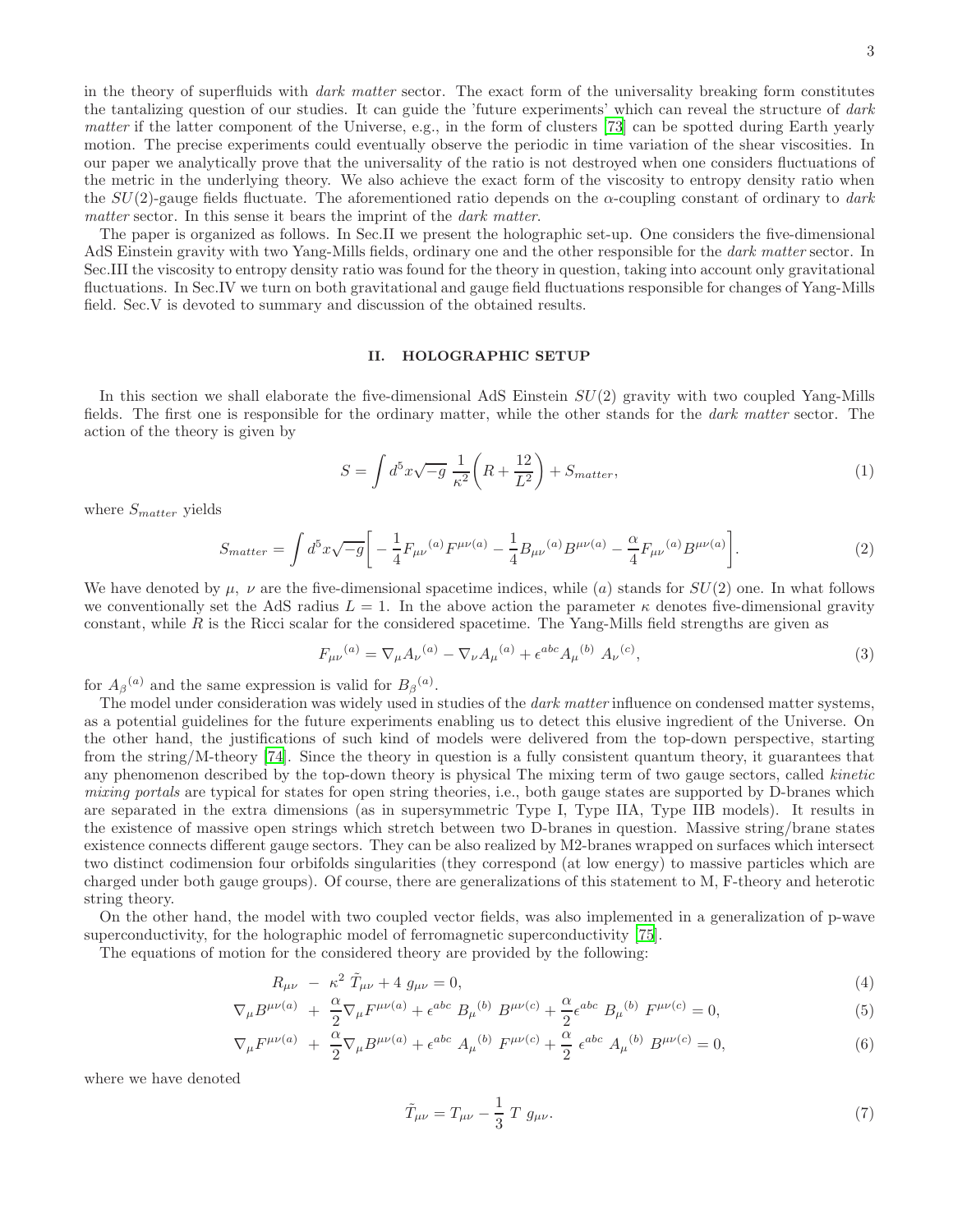In order to simplify the above equations we multiply relation [\(5\)](#page-2-0) by  $\alpha/2$  and extract the term  $\frac{\alpha}{2} \nabla_{\mu} B^{\mu\nu}(a)$ . The second term in the equation [\(6\)](#page-2-0) is replaced by the aforementioned outcome. The final result may be written as

<span id="page-3-1"></span>
$$
\tilde{\alpha} \nabla_{\mu} F^{\mu\nu(a)} - \frac{\alpha}{2} \epsilon^{abc} B_{\mu}{}^{(b)} B^{\mu\nu(c)} - \frac{\alpha^2}{4} \epsilon^{abc} B_{\mu}{}^{(b)} F^{\mu\nu(c)} + \epsilon^{abc} A_{\mu}{}^{(b)} F^{\mu\nu(c)} + \frac{\alpha}{2} \epsilon^{abc} A_{\mu}{}^{(b)} B^{\mu\nu(c)} = 0,
$$
\n(8)

where  $\tilde{\alpha} = 1 - \frac{\alpha^2}{4}$  $\frac{x^2}{4}$ .

The energy momentum tensor in the underlying theory yield

$$
T_{\mu\nu} = T_{\mu\nu}(F) + T_{\mu\nu}(B) + \alpha \ T_{\mu\nu}(F, B), \tag{9}
$$

and its components connected with the adequate gauge fields are given respectively by

$$
T_{\mu\nu}(F) = \frac{1}{2} F_{\mu\gamma}{}^{(a)} F_{\nu}{}^{\gamma(a)} - \frac{1}{8} g_{\mu\nu} F_{\mu\nu}{}^{(a)} F^{\mu\nu(a)}, \tag{10}
$$

$$
T_{\mu\nu}(B) = \frac{1}{2} B_{\mu\gamma}{}^{(a)} B_{\nu}{}^{\gamma(a)} - \frac{1}{8} g_{\mu\nu} B_{\mu\nu}{}^{(a)} B^{\mu\nu(a)}, \tag{11}
$$

$$
T_{\mu\nu}(F, B) = \frac{1}{2} F_{\mu\gamma}{}^{(a)} B_{\nu}{}^{\gamma(a)} - \frac{1}{8} g_{\mu\nu} F_{\mu\nu}{}^{(a)} B^{\mu\nu(a)}.
$$
 (12)

Both  $SU(2)$  Yang-Mills fields,  $A_\mu{}^{(b)}$  and  $B_\mu{}^{(b)}$ , are dual to some current operators in the four-dimensional boundary field theory. In our considerations we shall assume the following ansatz for  $SU(2)$  field components:

<span id="page-3-0"></span>
$$
A = \phi(r) \tau^3 dt + w(r) \tau^1 dx,
$$
\n(13)

$$
B = \eta(r) \tau^3 dt. \tag{14}
$$

In the equations [\(13\)](#page-3-0) and [\(14\)](#page-3-0), the  $U(1)$  subgroups of  $SU(2)$  one, generated by  $\tau^3$  Pauli matrix are identified with the electromagnetic  $U(1)$ -gauge field  $\phi(r)$ , while the other  $U(1)$  group is bounded with the *dark matter* field  $\eta(r)$  which is coupled to the Maxwell one. Having non-zero component along x-direction, the gauge boson field  $w(r)$  is charged under  $A_t^{(3)} = \phi(r)$ .  $\phi(r)$  is dual to the chemical potential on the boundary of the AdS spacetime. As far as  $w(r)$ is concerned, it is dual to x-component of a charged vector operator. In our model the condensation of  $w(r)$  field spontaneously break the  $U(1)$  symmetry and is subject to the superfluid phase transition. Consequently, the dark matter U(1)-gauge field has the component  $B_t^{(3)}$  dual to a current operator on the boundary.

The choice of the gauge field components, described by the relation [\(13\)](#page-3-0) is the only consistent choice of the gauge field components allowing the analytic treatment of the problem in question. The direct calculations reveal that the  $x(1)$  and  $t(3)$  components of the equation [\(5\)](#page-2-0) yield

$$
\frac{\alpha}{2} \nabla_{\mu} F^{\mu x(1)} + \frac{\alpha}{2} \epsilon^{132} B_t^{(3)} F^{tx(2)} = 0,
$$
\n(15)

$$
\nabla_{\mu}B^{\mu t(3)} + \frac{\alpha}{2} \nabla_{\nu}F^{\nu t(3)} = 0, \qquad (16)
$$

while the same components of the equation [\(6\)](#page-2-0) are provided by

$$
\nabla_{\mu} F^{\mu x(1)} + \epsilon^{1bc} A_{\mu}{}^{(b)} F^{\mu x(c)} = 0, \qquad (17)
$$

$$
\nabla_{\nu} F^{\nu t(3)} + \frac{\alpha}{2} \nabla_{\nu} B^{\nu t(3)} + \epsilon^{3bc} A_{\mu}^{(b)} F^{\mu t(c)} = 0.
$$
 (18)

Consequently, the relation [\(8\)](#page-3-1) can be written in the form as

<span id="page-3-2"></span>
$$
\tilde{\alpha} \nabla_{\mu} F^{\mu x(1)} - \frac{\alpha^2}{4} \epsilon^{132} B_t^{(3)} F^{tx(2)} + \epsilon^{1bc} A_{\mu}^{(b)} F^{\mu x(c)} = 0, \qquad (19)
$$

$$
\tilde{\alpha} \nabla_{\mu} F^{\mu t(3)} + \epsilon^{3bc} A_{\mu}{}^{(b)} F^{\mu t(c)} = 0.
$$
\n(20)

In what follows we shall elaborate the  $x(1)$  and  $t(3)$ -components of the aforementioned equation.

The metric ansatz for the AdS charged black brane is assumed to have the general form

$$
ds^{2} = -N(r)\sigma^{2}(r)dt^{2} + \frac{dr^{2}}{N(r)} + \frac{r^{2}}{f^{4}(r)}dx^{2} + r^{2}f^{2}(r)(dy^{2} + dz^{2}).
$$
\n(21)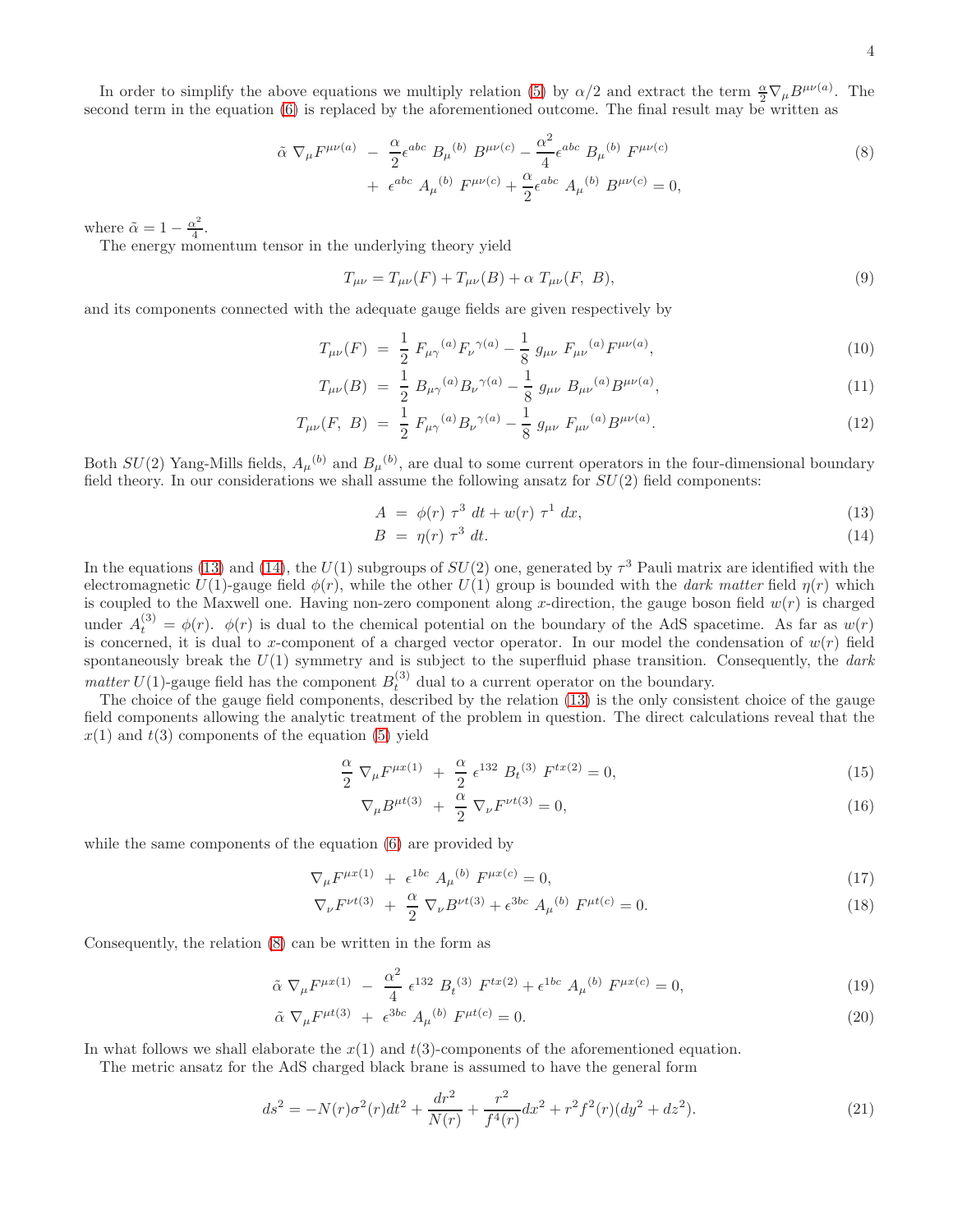An asymptotically AdS Reissner-Nordström black hole, with  $w(r) = 0$ , is the known solution of the equations of motion for which one receives

<span id="page-4-0"></span>
$$
\sigma(r) = f(r) = 1, \qquad N(r) = r^2 - \frac{m}{r^2} + \frac{2\tilde{\mu}^2 \kappa^2 r_+^2}{3r^4}, \tag{22}
$$

$$
\phi(r) = \tilde{\mu} \left( 1 - \frac{r_+^2}{r^2} \right). \tag{23}
$$

Because of the fact that  $w(r) = 0$ , for the above solution, it corresponds to the normal phase of the underlying system.  $\tilde{\mu}$  denotes a chemical potential of the  $SU(2)$  gauge field,  $r_{+}$  is the charged black brane radius of the event horizon, while  $m = r_+^4 + 2 \mu^2 \kappa^2 r_+^2/3$ . The value of the chemical potential in the dual boundary field theory we put equal to four, at the phase transition point, as well as,  $r_+ = 1$  and  $\mu = \tilde{\mu}/r_+$ , in order to have connection with the previously obtained results in Einstein and Einstein Gauss-Bonnet AdS gravity.

The relations  $x(1)$  and  $t(3)$ , given by [\(19\)](#page-3-2)-[\(20\)](#page-3-2), are provided respectively by

$$
w''(r) + w'(r)\left(\frac{1}{r} + \frac{\sigma'(r)}{\sigma(r)} + \frac{N'(r)}{N(r)} + \frac{4f'(r)}{f(r)}\right) + \frac{\phi^2(r)w(r)}{\tilde{\alpha} N^2(r)\sigma^2(r)}
$$
  

$$
-\frac{\alpha^2}{4\tilde{\alpha}} \frac{\eta(r)\phi(r)w(r)}{N^2(r)\sigma^2(r)} = 0,
$$
 (24)

$$
\phi''(r) + \phi'(r) \left( \frac{3}{r} - \frac{\sigma'(r)}{\sigma(r)} \right) - \frac{w^2(r) f^4(r) \phi(r)}{\tilde{\alpha} N(r) r^2} = 0,
$$
\n(25)

where the prime denotes the derivative with respect to r-coordinate.

On the other hand, the equations of motion for Einstein  $SU(2)$ -gauge dark matter system imply

$$
\frac{3N'(r)}{r N(r)} + \frac{6 \sigma'(r)}{r \sigma(r)} + \frac{3 N'(r) \sigma'(r)}{N(r) \sigma(r)} + \frac{N''(r)}{N(r)} + \frac{2 \sigma''(r)}{\sigma(r)} - \frac{4}{r N(r)} \n- \kappa^2 \left( \frac{2 \phi'^2(r)}{3 N(r) \sigma^2(r)} + \frac{w'^2(r) f^4(r)}{3 r^2} + \frac{2 w^2(r) \phi^2(r) f^4(r)}{3 N^2(r) \sigma^2(r) r^2} + \frac{2 \eta'^2(r)}{3 N(r) \sigma^2(r)} + \frac{2 \alpha \phi'(r) \eta'(r)}{3 N(r) \sigma^2(r)} \right) = 0,
$$
\n(26)

$$
-\frac{1}{r} + \frac{3 f'(r)}{r f(r)} - \frac{f'^2(r)}{f(r)} - \frac{N'(r)}{2 r N(r)} + \frac{f'(r) N'(r)}{N(r) f(r)} - \frac{\sigma'(r)}{2 r \sigma(r)} + \frac{f'(r) \sigma'(r)}{f(r) \sigma(r)} + \frac{f''(r)}{f(r)} + \frac{2}{N(r)} - \kappa^2 \left( \frac{f^4(r) w'^2(r)}{6 r^2} - \frac{f^4(r) w^2(r) \phi^2(r)}{6 r^2 N^2(r) \sigma^2(r)} + \frac{\phi'(r)}{12 N(r) \sigma^2(r)} + \frac{\eta'(r)}{12 N(r) \sigma^2(r)} + \frac{\alpha \eta'(r) \phi'(r)}{12 N(r) \sigma^2(r)} \right) = 0,
$$
(27)

$$
2 + \frac{r N'(r)}{N(r)} + \frac{r \sigma'(r)}{\sigma(r)} - \frac{4 r^2}{N(r)} + \kappa^2 \left( \frac{r^2 \phi'^2(r)}{N(r) \sigma^2(r)} + \frac{r^2 \eta'(r)}{6 N(r) \sigma^2(r)} + \frac{\eta'(r) \phi'(r) r^2}{N(r) \sigma^2(r)} \right) = 0.
$$
 (28)

It is important to note that the  $\phi(r)$  and  $\eta(r)$  components of the fields [\(13\)](#page-3-0) - [\(14\)](#page-3-0) are not independent in the presence of the hair on the considered black brane, i.e., when  $w(r) \neq 0$ .

#### A. Expansion

As in [\[36](#page-12-16)], in order to achieve the corrections of the quantities given in our charge AdS black brane ansatz, one expresses any quantity in the form provided by

$$
K(r) = K_0(r) + \epsilon K_1(r) + \epsilon^2 K_2(r) + \dots,
$$
\n(29)

where  $\epsilon = 1 - T/T_c$ ,  $T_c$  denotes the critical temperature and  $\epsilon \ll 1$ . The above expansion reveals the fact that we shall consider superfluid at the temperature close to the critical one.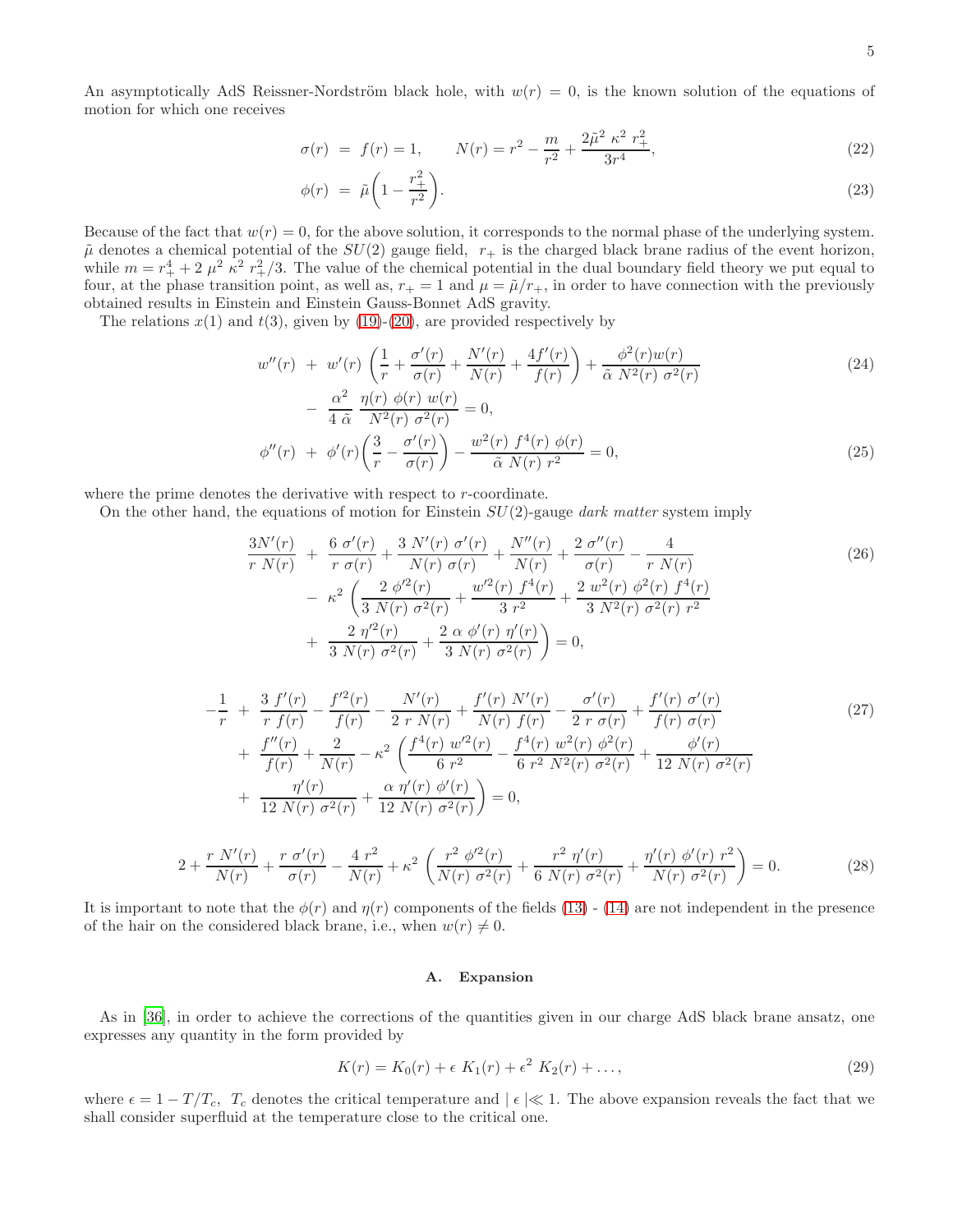Next, each of the term  $K_a$  is expanded as

$$
K_a(r) = K_{a,0}(r) + \kappa^2 K_{a,2}(r) + \kappa^4 K_{a,4}(r) + \dots \tag{30}
$$

We remark that in the paper [\[36\]](#page-12-16) the expansion has been given in  $\kappa/g$ , where g is the coupling constant of the Yang-Mills field. In our case we put the latter equal to one. The zeroth-order expansion in terms of  $\epsilon$  is provided by the relations [\(22\)](#page-4-0) and [\(23\)](#page-4-0), where only  $N_0$  contains the correction of  $\kappa^2$ -order.

Einstein equations in  $\epsilon$ -order, imply

$$
2N_1(r) + rN'_1(r) + \frac{8\kappa^2}{3r^4} \left( r^3 \phi'_1(r) - 64\sigma'_1(r) \right) + \frac{4}{3} \alpha \kappa^2 \frac{\eta'_1(r)}{r} = 0, \tag{31}
$$

$$
\sigma_1'(r) = 0,\tag{32}
$$

$$
-2rN_1(r) - N_1'(r)r^2 + 2 f_1'(r)(5r^4 - 1) - \frac{1}{3r^2}64\alpha^2 (r^2 + 1)f_1'(r)
$$
\n(33)

$$
+2f''_1(r)(r^4 - 1) - \frac{64\alpha^2}{3r}f''_1(r)(r^2 - 1) - \frac{\kappa^2}{3}(8\phi'_1(r) + 4\eta'_1(r)) = 0.
$$

On the other hand, for the gauge fields expanded to the same order one arrives at

<span id="page-5-0"></span>
$$
\phi_1''(r) + \frac{3}{r}\phi_1'(r) - \frac{8}{r^3}\sigma_1'(r) = 0,
$$
\n(34)

$$
w_1''(r) + \left(\frac{1}{r} + \frac{2(r^4 + 1) + r^3 N_0'(r)}{r(r^4 - 1) + r^3 N_0(r)}\right) w_1'(r)
$$
\n(35)

+ 
$$
\frac{16w_1(r)}{\tilde{\alpha}\left(\frac{N_0(r)r^2}{r^2-1}+r^2+1\right)^2}=0.
$$

The forms of the above relations are almost the same as for the Einstein- $SU(2)$ -gauge case, i.e. without dark field. The only difference is in the last term of the equation [\(35\)](#page-5-0), where the correction of the  $\alpha$ -coupling constant of the dark matter is present. As we assume that  $\vert \epsilon \vert \ll 1$ , the last term is multiplied by  $1/(1 - \alpha^2/4) \simeq 1 + \alpha^4/4$ . It is negligibly small.

Having in mind the leading backreaction correction to the considered line element [\[36\]](#page-12-16), for the needed components of the metric tensor we get

$$
\sigma(r) = 1 - \epsilon^2 \kappa^2 \frac{2 D_1^2}{9(1+r^2)^3}, \qquad N(r) = r^2 - \frac{1}{r^2} + \frac{32\kappa^2}{3} \left(\frac{1}{r^4} - \frac{1}{r^2}\right) + \mathcal{O}(\epsilon^2 \kappa^2),\tag{36}
$$

where  $D_1$  is an integration constant. Let us calculate the Hawking temperature of the considered charged AdS black brane. Namely, the standard definition of the black hole temperature for the Killing vector field normal to the null hypersurface of the event horizon,  $\chi_{\delta} \chi^{\delta} = 0$ , yields

$$
T = \frac{1}{2\pi} \sqrt{-\frac{1}{2} \nabla_{\mu} \chi^{\nu} \nabla^{\mu} \chi_{\nu}} \left|_{r=1} \right. = \frac{1}{2\pi} \sqrt{-\frac{1}{4} g^{rr} g^{tt} (g'_{tt})^2} \left|_{r=1} \right. . \tag{37}
$$

In the case under consideration one obtains

<span id="page-5-1"></span>
$$
T = \frac{1}{\pi} \left( 1 - \frac{16}{3} \kappa^2 + \frac{17}{1260} \epsilon^2 \kappa^2 D_1^2 \right) + \mathcal{O}(\epsilon^{n>2} \kappa^{n>2}).
$$
 (38)

Noting that at  $T = T_c$ ,  $\epsilon \equiv 0$  one finds from [\(38\)](#page-5-1) the transition temperature

$$
T_c = \frac{1}{\pi} \left( 1 - \frac{16}{3} \kappa^2 \right). \tag{39}
$$

# III.  $\eta_{yz}/s$  RATIO UNIVERSALITY

This section will be devoted to finding the viscosity to entropy density ratio, by means of the Kubo's formula. In order to perform the task one has to turn on fluctuations of the metric in the underlying theory of gravity, as well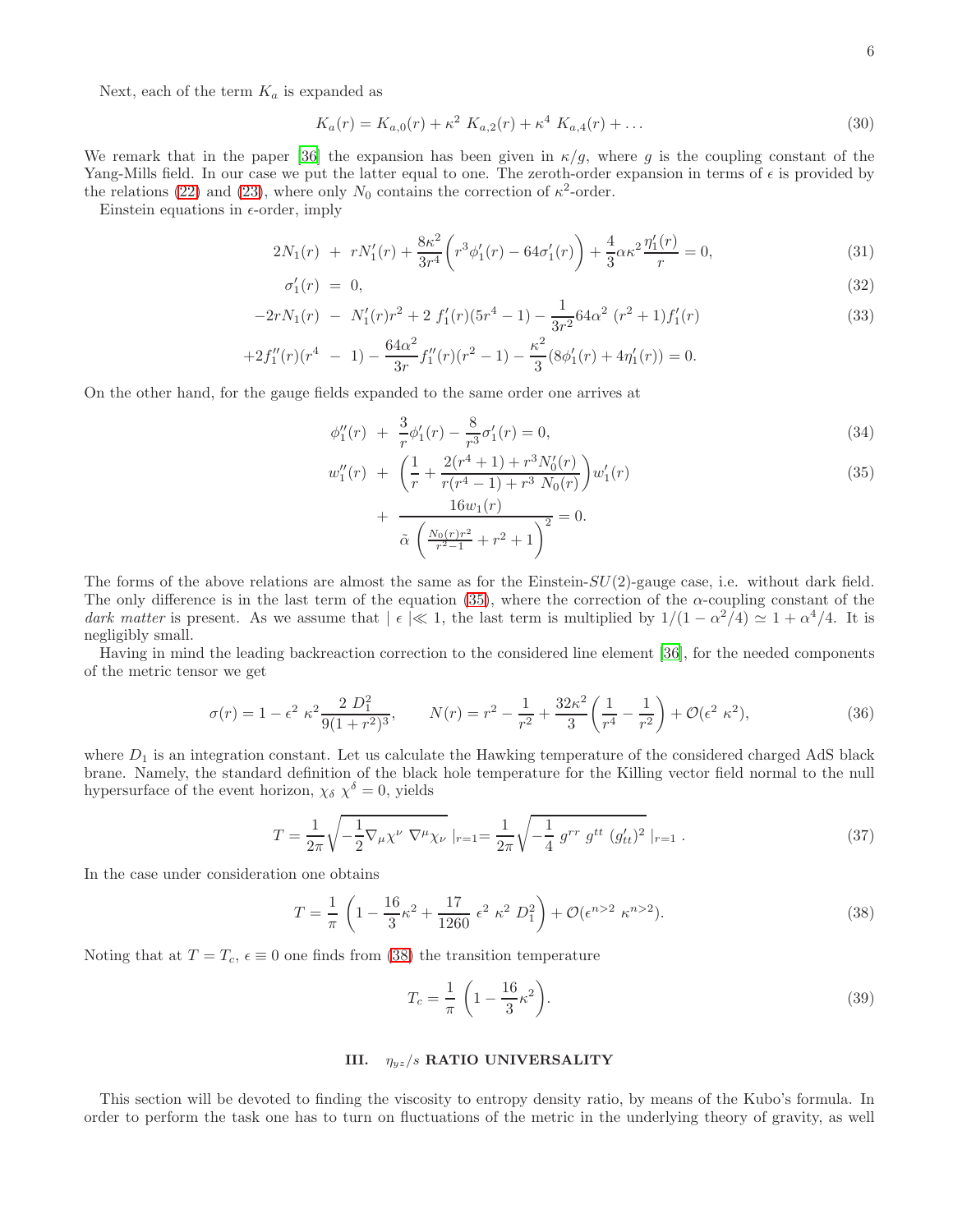as, fluctuations of the Yang-Mills fields. To commence with, we shall first restrict our attention to the gravitational fluctuations along the  $(y, z)$ -plane. We set the linear corrections to the  $(y, z)$  components of the metric tensor  $h_{yz}(r)$ in the following form:

$$
h_{yz}(r) = r^2 f^2(r) \Phi(r, t).
$$
\n(40)

Having in mind that to the linear order, the Ricci tensor is given by

$$
R_{ab}^{(\epsilon)} = \partial^c \partial_{(b} h_{a)c} - \frac{1}{2} \partial^c \partial_c h_{ab} - \frac{1}{2} \partial_a \partial_b h_m{}^m,
$$
\n(41)

and writing the function  $\Phi(r, t)$  by mean of the Fourier transform

$$
\Phi(r, t) = \int_{-\infty}^{\infty} d\nu \Phi_{\nu}(r) e^{-i\nu t}, \qquad (42)
$$

we conclude that the considered Einstein  $SU(2)$ -gauge dark matter equations can be cast in the form as

$$
\Phi_{\nu}''(r) + \left(\frac{N'(r)}{N(r)} + \frac{7}{r}\right)\Phi_{\nu}'(r) + \frac{\nu^2}{N^2(r)\sigma^2(r)}\Phi_{\nu}(r) \n+ \left(\frac{8}{r^2} + \frac{2}{r}\frac{N'(r)}{N(r)} - \frac{8}{N(r)} + \frac{\kappa^2}{6}\frac{\phi'^2(r)}{\sigma^2(r)\ N(r)}\right)\Phi_{\nu}(r) = 0.
$$
\n(43)

Because of the fact that the graviton perturbation near the event horizon should be ingoing one,

$$
\Phi_{\nu}(r) = \left(\frac{N(r)}{r^2}\right)^{-\gamma} F(r),\tag{44}
$$

where  $\gamma = \frac{i \nu \tilde{T}}{4}$  and  $\tilde{T}$  is provided by

$$
\tilde{T} = \frac{1}{\pi} \left( 1 + \frac{16}{3} \kappa^2 - \frac{17}{1260} \epsilon^2 \kappa^2 D_1^2 \right) + \mathcal{O}(\epsilon^{n>2} \kappa^{n>2}).
$$
\n(45)

we arrive at the following relation for  $F(r)$ :

$$
F''(r) + \left( (1 - 2\gamma) \frac{N'(r)}{N(r)} + \frac{7 + 2\gamma}{r} \right) F'(r) + \left[ \gamma^2 \frac{N'^2(r)}{N^2(r)} + \frac{N'(r)}{N(r)} \left( \frac{2 - 5\gamma - 4\gamma^2}{r} \right) - \gamma \frac{N''(r)}{N(r)} + \frac{2\gamma (2\gamma - 1) + 8}{r^2} + \frac{14\gamma}{r} - \frac{8}{N(r)} + \frac{\kappa^2 \phi'^2(r)}{6\sigma^2(r) N^2(r)} \right] F(r) + \frac{\nu^2}{N^2(r)\sigma^2(r)} F(r) = 0.
$$

In the next step we expand  $F(r)$  perturbatively. Consequently one has

$$
F(r) = F_0(r) + \frac{i\nu}{4}F_1(r) + \mathcal{O}(\nu^2).
$$
\n(46)

Then near the boundary of the AdS spacetime, each term  $F_a(r)$  will be expanded as follows:

<span id="page-6-0"></span>
$$
F(\epsilon, \ \kappa^2) = \sum_{a,b=0}^{\infty} \Phi_{a, \ 2b}(r) \ \epsilon^a \ \kappa^{2b}.
$$
 (47)

Combining the above relation and substitution given by the equation [\(47\)](#page-6-0), we obtain the following result:

$$
F(r) = \Phi_0(r) + \frac{\Phi_2}{r^4} + \frac{i\nu}{4} \left( \Phi_0(r) + \frac{\Phi_2}{r^4} \right) + \mathcal{O}\left(\frac{1}{r^6}\right).
$$
 (48)

The next task is to calculate the retarded Green function  $G_R(\nu, \vec{k} = 0)$  in the way presented in [\[76\]](#page-13-8)-[\[79](#page-13-9)].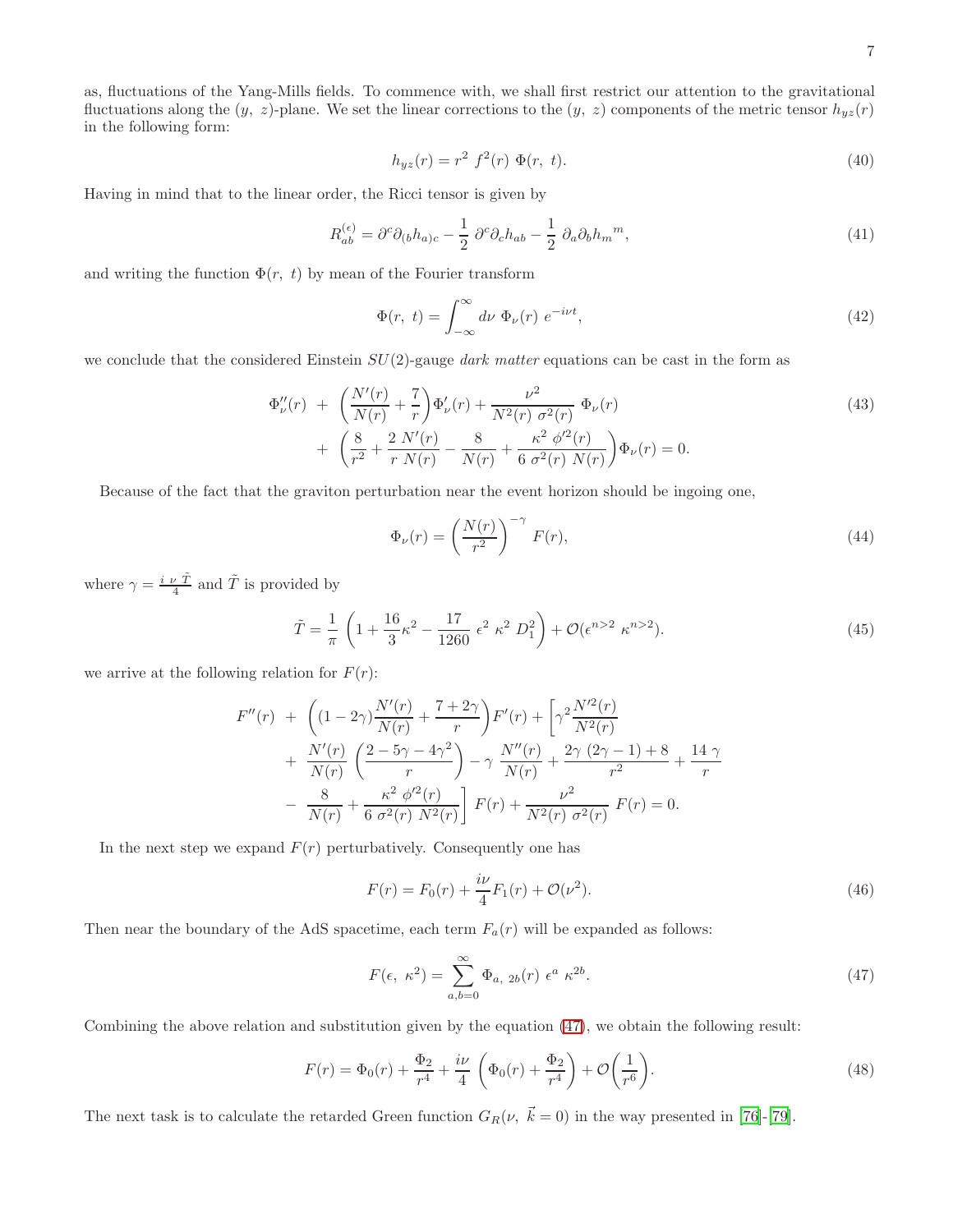8

$$
G_{yz, yz}^R(\nu, \vec{k} = 0) = \frac{1}{2\kappa^2} \lim_{r \to \infty} \sqrt{g} g^{rr} \frac{F(r)}{\Phi_0 \Phi_2} \partial_r F(r) = -\frac{2}{\kappa^2} - \frac{i\nu}{\kappa^2}.
$$
 (49)

Finally one arrives at the following expression:

$$
\eta_{yz} = -\lim_{\nu \to 0} \frac{1}{2 \nu} Im(G_{yz, yz}^R(\nu, \vec{k} = 0)) = \frac{1}{2 \kappa^2}.
$$
\n(50)

Thus in the plane perpendicular to the direction were the symmetry is broken the viscosity to entropy density ratio has the standard form

$$
\frac{\eta_{yz}}{s} = \frac{1}{4 \pi}.\tag{51}
$$

The gravitational modes decouple along the direction  $(y, z)$  from the gauge degrees of freedom and give rise to the universal result of viscosity to entropy density ratio. This statement is also valid in the case of dark matter sector.

One can remark that the gravitational modes decouple from the gauge sectors which are characteristic to the low-energy limit of the heterotic string theory, where one has to do with multiple gauge fields.

# IV. ANISOTROPY, CALCULATION OF  $\eta_{xy}/s$  RATIO

In the preceding section we have seen that  $h_{yz}$  gravity fluctuations transform as the tensor modes of  $SO(2)$  symmetry group. They totally decoupled from any other modes, satisfying a massless scalar field equation.

On the other hand, gravitational modes  $h_{xy}$  and fluctuations of  $SU(2)$ -gauge fields in y-direction, transform as the vector modes of  $SO(2)$  symmetry group. It suggests that the gravitational fluctuations should couple to the other changes of the fields and eventually result in some finite corrections to the shear viscosity to entropy density ratio. In this section we shall concentrate on  $(x, y)$  component of the viscosity to entropy density ratio. One assumes that the gravitational fluctuations of the form

$$
h_{xy} = r^2 f^2(r) \Psi(r, t), \tag{52}
$$

are present, as well as, Yang-Mills gauge field fluctuations are taken into account. Like in the preceding section, we set all the quantities as Fourier transformed. They imply

$$
\Psi(r, t) = \int_{-\infty}^{\infty} d\nu \Psi(r) e^{-i\nu t}, \qquad (53)
$$

$$
\delta A_y^{(1)}(r, t) = \int_{-\infty}^{\infty} d\nu \ \delta A_y^{(1)}(r) \ e^{-i\nu t}, \tag{54}
$$

$$
\delta A_y^{(2)}(r, t) = \int_{-\infty}^{\infty} d\nu \ \delta A_y^{(2)}(r) \ e^{-i\nu t}, \tag{55}
$$

$$
\delta B_y^{(1)}(r, t) = \int_{-\infty}^{\infty} d\nu \ \delta B_y^{(1)}(r) e^{-i\nu t}, \tag{56}
$$

$$
\delta B_y^{(2)}(r, t) = \int_{-\infty}^{\infty} d\nu \ \delta B_y^{(2)}(r) \ e^{-i\nu t}.
$$
\n(57)

The resulting equations of motion are given by

$$
\Psi''(r) + \left(\frac{7}{r} + \frac{\sigma'(r)}{\sigma(r)} + \frac{N'(r)}{N(r)} + \frac{4 f'(r)}{f(r)}\right) \Psi'(r) + \left[\left(\frac{2}{r} + \frac{2 f'(r)}{f(r)}\right) \left(\frac{3}{r} + \frac{\sigma'(r)}{\sigma(r)} + \frac{N'(r)}{N(r)}\right) + \frac{2}{r^2} + \frac{8 f'(r)}{r f(r)} + \frac{2 f'^2(r)}{f^2(r)} + 2 \frac{f''(r)}{f(r)} - \frac{8}{N(r)}\right] + \frac{\nu^2}{N^2(r) \sigma^2(r) r^2 f^2(r)} \Psi(r) - \frac{\kappa^2 \phi'^2(r)}{6 \sigma^2(r) N(r)} \Psi(r)
$$

$$
= \frac{\kappa^2}{r^2 f^2(r) N(r)} \left(T_{xy}^{(\epsilon)}(F) + \alpha T_{xy}^{(\epsilon)}(F, B)\right), \tag{58}
$$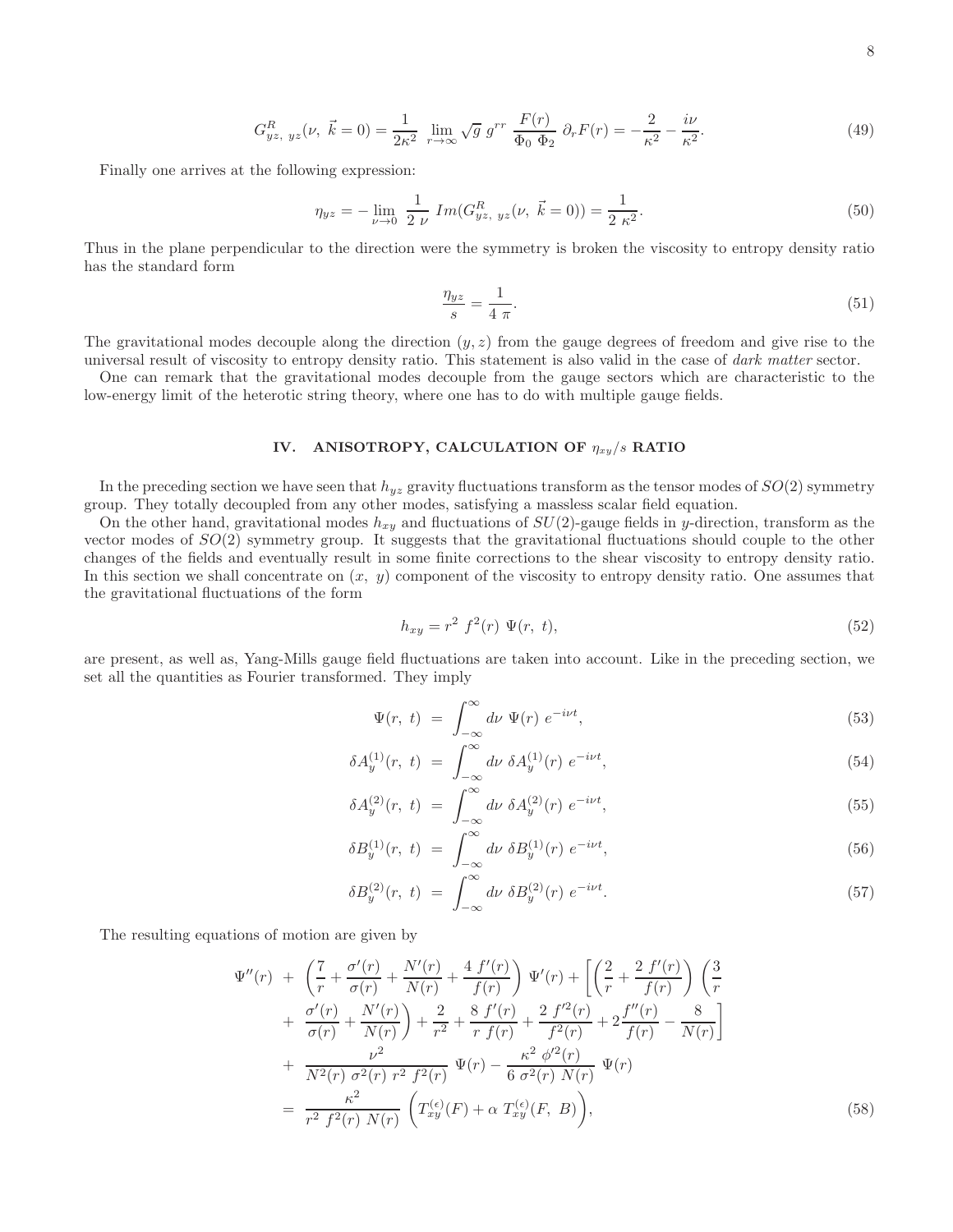where for  $T_{xy}^{(\epsilon)}(F)$  and  $T_{xy}^{(\epsilon)}(F, B)$  we set the following expressions:

$$
T_{xy}^{(\epsilon)}(F) = \frac{1}{2N(r) \sigma^2(r)} \left( -w(r)\phi^2(r)\delta A_y^{(1)} + i\nu w(r)\phi(r)\delta A_y^{(2)} \right) + \frac{1}{2} w'(r) N(r) \delta A_y^{(1)},
$$
(59)

$$
T_{xy}^{(\epsilon)}(F, B) = \frac{1}{2 N(r) \sigma^2(r)} \left( -w(r) \phi(r) \eta(r) \delta B_y^{(1)} + i \nu w(r) \phi(r) \delta B_y^{(2)} \right) + \frac{1}{2} w'(r) N(r) \delta B_y^{(1)}.
$$
\n(60)

For the gauge fields in question, they are provided by

$$
\tilde{\alpha} \delta A_{y}^{''(1)} + \tilde{\alpha} \left( \frac{\sigma'(r)}{\sigma(r)} + \frac{1}{r} + \frac{N'(r)}{N(r)} - \frac{2 f'(r)}{f(r)} \right) \delta A_{y}^{'}(1) - \frac{\tilde{\alpha} r^{2} f^{2}(r)}{N(r)} W(r) \Psi(r) \n- \tilde{\alpha} w'(r) f^{6}(r) \Psi'(r) + \frac{\phi^{2}(r) + \tilde{\alpha} v^{2}}{N^{2}(r) \sigma^{2}(r)} \delta A_{y}^{(1)} - \frac{i\nu(\tilde{\alpha}+1) \phi(r)}{N^{2}(r) \sigma^{2}(r)} \delta A_{y}^{(2)} \n- \frac{\alpha^{2}}{4} \frac{(\eta(r) \phi(r) \delta A_{y}^{(1)} - i\nu \eta(r) \delta A_{y}^{(2)})}{N^{2}(r) \sigma^{2}(r)} \n- \frac{\alpha}{2} \frac{(\eta^{2}(r) \delta B_{y}^{(1)} - i\nu \eta(r) \delta B_{y}^{(2)})}{N^{2}(r) \sigma^{2}(r)} \n- \frac{\alpha}{2} \frac{(\phi(r) \eta(r) \delta B_{y}^{(1)} - i\nu \phi(r) \delta B_{y}^{(2)})}{N^{2}(r) \sigma^{2}(r)} = 0,
$$
\n(61)

$$
\tilde{\alpha} \delta A_{y}^{"(2)} + \tilde{\alpha} \left( \frac{\sigma'(r)}{\sigma(r)} + \frac{1}{r} + \frac{N'(r)}{N(r)} - \frac{2 f'(r)}{f(r)} \right) \delta A_{y}^{'(2)} + \frac{\phi^{2}(r) + \tilde{\alpha} \nu^{2}}{N^{2}(r) \sigma^{2}(r)} \delta A_{y}^{(1)} \n+ \frac{i\nu(\tilde{\alpha} + 1) \phi(r)}{N^{2}(r) \sigma^{2}(r)} \delta A_{y}^{(1)} - \frac{i\nu \ w(r) \phi(r) f^{6}(r)}{N^{2}(r) \sigma^{2}(r)} \Psi(r) \n- \frac{\alpha^{2}}{4} \frac{(\eta(r) \phi(r) \delta A_{y}^{(2)} + i\nu \eta(r) \delta A_{y}^{(1)})}{N^{2}(r) \sigma^{2}(r)} \n+ \frac{\alpha}{2} \frac{(\eta^{2}(r) \delta B_{y}^{(2)} + i\nu \eta(r) \delta B_{y}^{(1)})}{N^{2}(r) \sigma^{2}(r)} \n+ \frac{\alpha}{2} \frac{(\phi(r) \eta(r) \delta B_{y}^{(2)} + i\nu \phi(r) \delta B_{y}^{(1)})}{N^{2}(r) \sigma^{2}(r)} = 0,
$$
\n(62)

Because of the bewildering complication of the achieved relations, we assume the situation when only ordinary Yang-Mills gauge field will fluctuate. The *dark matter* Yang-Mills fields do not fluctuate. Our main idea is to fluctuate the ordinary Yang-Mills fields, which can be done experimentally and look for the imprint of the dark matter sector on the viscosity to entropy density ratio.

Having in mind the ingoing boundary conditions of the forms as given in the previous section

$$
\Psi(r) = \left(\frac{N(r)}{r^2}\right)^{-\gamma} P(r),\tag{63}
$$

$$
\delta A_y^{(1)} = \left(\frac{N(r)}{r^2}\right)^{-\gamma} J(r),\tag{64}
$$

$$
\delta A_y^{(2)} = \left(\frac{N(r)}{r^2}\right)^{-\gamma} H(r),\tag{65}
$$

Consequently, taking into account that  $\delta B_y^{(1)}(r, t) = \delta B_y^{(2)}(r, t) = 0$  the equations of motion reduces to

<span id="page-8-0"></span>
$$
P''(r) + U(r) P'(r) + V(r) P(r) + \frac{\nu^2}{N^2(r) \sigma^2(r) r^2 f^2(r)} P(r)
$$
  
= 
$$
\frac{\kappa^2 \phi'^2(r)}{6 \sigma^2(r) N(r)} P(r) + \frac{\kappa^2}{r^2 f^2(r) N(r)} T_{xy}^{(\epsilon)}(F),
$$
 (66)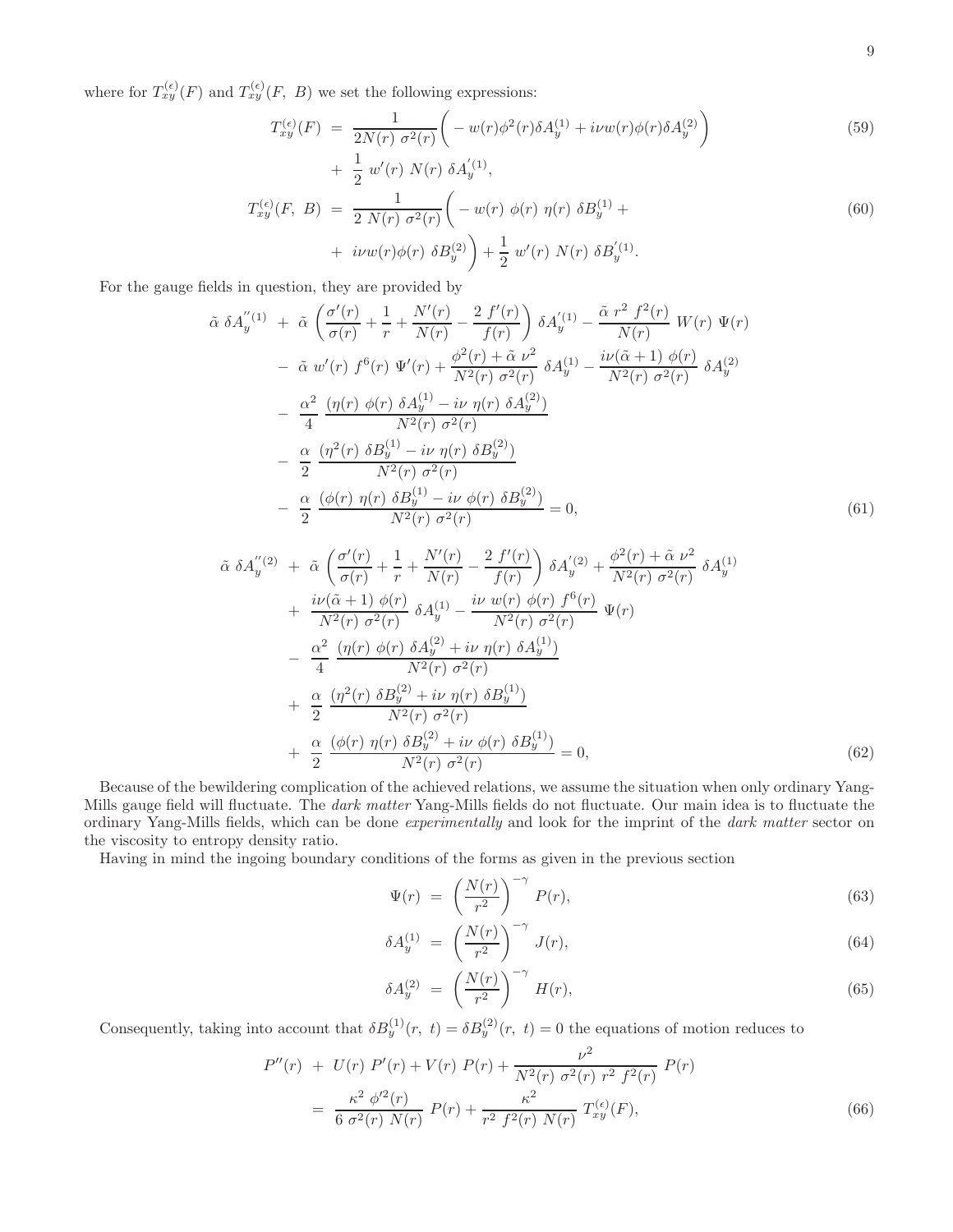where we have denoted

$$
U(r) = 2\left(\frac{2\gamma}{r} - \frac{\gamma N'(r)}{N(r)}\right) + \frac{7}{r} + \frac{\sigma'(r)}{\sigma(r)} + \frac{N'(r)}{N(r)} + \frac{4 f'(r)}{f(r)},
$$
\n
$$
V(r) = -\gamma \left(\frac{r^2}{N(r)}\right) \left(\frac{7}{r} + \frac{\sigma'(r)}{\sigma(r)} + \frac{N'(r)}{N(r)} + \frac{4 f'(r)}{f(r)}\right) + \gamma(\gamma + 1) \frac{N'^2(r)}{N^2(r)}
$$
\n
$$
- \frac{4\gamma^2 N'(r)}{r N(r)} - \frac{\gamma N''(r)}{N(r)} + \frac{2\gamma(2\gamma - 1)}{r^2} + \frac{2}{r^2} + \frac{8 f'(r)}{r f(r)} + \frac{2 f'^2(r)}{f^2(r)}
$$
\n
$$
+ \frac{2 f''(r)}{f(r)} - \frac{8}{N(r)} + 2\left(\frac{1}{r} + \frac{f'(r)}{f(r)}\right) \left(\frac{3}{r} + \frac{\sigma'(r)}{\sigma(r)} + \frac{N'(r)}{N(r)}\right).
$$
\n(68)

The relevant equation for Yang-Mills - gauge fields are provided by

$$
J''(r) + \left[ -2\gamma \left( \frac{r^2}{N(r)} \right) \left( \frac{N'(r)}{r^2} - \frac{2 N(r)}{r^3} \right) + \frac{1}{r} + \frac{\sigma'(r)}{\sigma(r)} + \frac{N'(r)}{N(r)} - \frac{2 f'(r)}{f(r)} \right] J'(r) + Z(r) J(r) - w'(r) f^6(r) P'(r) + \left[ -\frac{r^2 f^2(r) W(r)}{N(r)} \gamma w'(r) f^6(r) \left( \frac{r^2}{N(r)} \right) \left( \frac{N'(r)}{r^2} - \frac{2 N(r)}{r^3} \right) \right] P(r) + \left( -\frac{1}{\tilde{\alpha}} \frac{i\nu (\tilde{\alpha} + 1) \phi(r)}{N^2(r) \sigma^2(r)} + \frac{\alpha^2}{4 \tilde{\alpha}} \frac{i\nu \eta(r)}{N^2(r) \sigma^2(r)} \right) H(r), \tag{69}
$$

where we set

$$
Z(r) = \gamma (\gamma + 1) \left(\frac{r^4}{N^2(r)}\right) \left(\frac{N'(r)}{r^2} - \frac{2 N(r)}{r^3}\right) - \gamma \left(\frac{r^2}{N(r)}\right) \left(\frac{N''(r)}{r^2} - \frac{2 N(r)}{r^3} + \frac{6 N(r)}{r^4} - \frac{2 N'(r)}{r^3}\right) + \frac{1}{\tilde{\alpha}} \frac{\phi^2(r) + \tilde{\alpha} \nu^2}{N^2(r) \sigma^2(r)} - \gamma \left(\frac{r^2}{N(r)}\right) \left(\frac{N'(r)}{r^2} - \frac{2 N(r)}{r^3}\right) \left(\frac{1}{r} + \frac{\sigma'(r)}{\sigma(r)} + \frac{N'(r)}{N(r)} - \frac{2 f'(r)}{f(r)}\right).
$$
\n(70)

For the other component gauge field equations of motion we get

<span id="page-9-0"></span>
$$
H''(r) + \left[ -2\gamma \left( \frac{r^2}{N(r)} \right) \left( \frac{N'(r)}{r^2} - \frac{2 N(r)}{r^3} \right) + \frac{1}{r} + \frac{\sigma'(r)}{\sigma(r)} + \frac{N'(r)}{N(r)} - \frac{2 f'(r)}{f(r)} \right] H'(r) + X(r) H(r) - \frac{1}{\tilde{\alpha}} \frac{i\nu \ w(r) \ \phi(r) f^6(r)}{N^2(r) \ \sigma^2(r)} P(r) + \left[ \frac{1}{\tilde{\alpha}} \frac{\tilde{\alpha} \nu^2 + \phi^2(r)}{N^2(r) \ \sigma^2(r)} - \frac{\alpha^2}{4 \ \tilde{\alpha}} \frac{i\nu \ \eta(r)}{N^2(r) \ \sigma^2(r)} \right] J(r), \tag{71}
$$

where we put

$$
X(r) = \gamma (\gamma + 1) \left(\frac{r^4}{N^2(r)}\right) \left(\frac{N'(r)}{r^2} - \frac{2 N(r)}{r^3}\right)^2 - \gamma \left(\frac{r^2}{N(r)}\right) \left(\frac{N''(r)}{r^2} - \frac{2 N'(r)}{r^3} + \frac{6 N(r)}{r^4} - \frac{2 N'(r)}{r^3}\right) - \gamma \left(\frac{r^2}{N(r)}\right) \left(\frac{N'(r)}{r^2} - \frac{2 N(r)}{r^3}\right) \left(\frac{1}{r} + \frac{\sigma'(r)}{\sigma(r)} + \frac{N'(r)}{N(r)} - \frac{2 f'(r)}{f(r)}\right) + \frac{1}{\tilde{\alpha}} \frac{i\nu \phi(r) (\tilde{\alpha} + 1)}{N^2(r) \sigma^2(r)} - \frac{\alpha^2}{4 \tilde{\alpha}} \frac{\eta(r) \phi(r)}{N^2(r) \sigma^2(r)}.
$$
(72)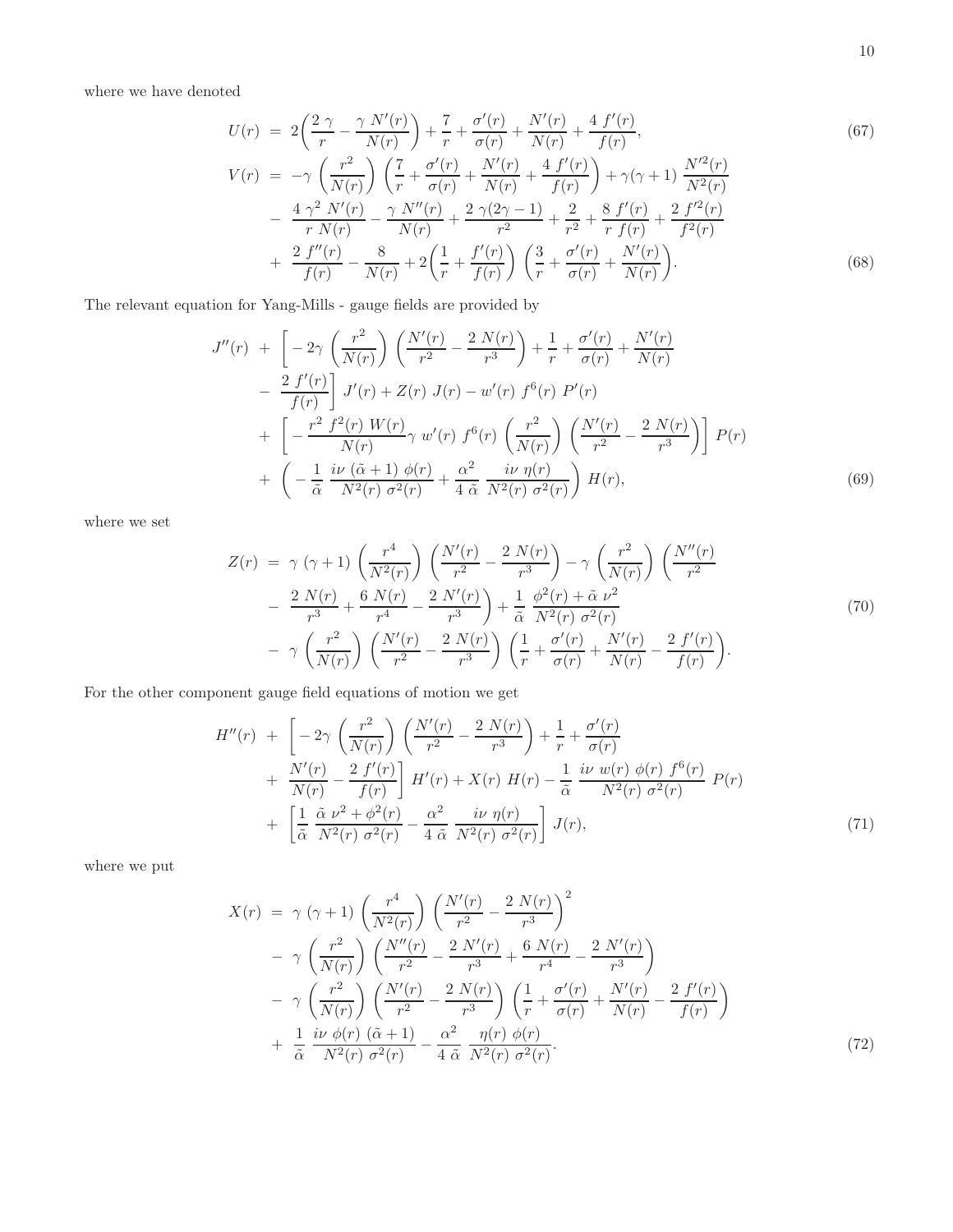In the next step we expand

<span id="page-10-0"></span>
$$
P(r) = P_0(r) + \frac{i\nu}{4} P_1(r) + \mathcal{O}(\nu^2), \tag{73}
$$

$$
J(r) = J_0(r) + \frac{i\nu}{4} J_1(r) + \mathcal{O}(\nu^2), \tag{74}
$$

$$
H(r) = H_0(r) + \frac{i\nu}{4} H_1(r) + \mathcal{O}(\nu^2), \tag{75}
$$

Just like in the preceding section, using the above relations, one can calculate the retarded Green function bounded with the  $(x, y)$  component of viscosity. Namely, using the expansion relations given by  $(73)-(75)$  $(73)-(75)$ , we substitute them into equations  $(66)-(71)$  $(66)-(71)$ , we find the near-AdS boundary expansions for  $SU(2)$  Yang Mills fields. Because of the fact that SO(3) symmetry is broken spontaneously, the gauge fields should not provide any source to the dual field theory [\[36\]](#page-12-16). It caused that the components of gauge field which fluctuates ought to become normalizable modes of the solutions. As in the later case in order to find the shear viscosity to entropy density ratio we use retarded Green function and take into account the fall order as  $\mathcal{O}(1/r^4)$ . The result is provide by

$$
\frac{\eta_{xy}}{s} = \frac{1}{4 \pi} \left( 1 + \frac{29 \epsilon^2 \kappa^2}{1792} (1 - \alpha) D_1 \right).
$$
 (76)

On the other hand, taking into account the relations binding the temperature of black object in question and the critical one, it can be easily shown that the ratio of viscosity to entropy density has the temperature dependence as follows:

$$
1 - 4\pi \frac{\eta_{xy}}{s} = (1 - \alpha) \frac{17690}{15232} \pi T_c \left(1 - \frac{T}{T_c}\right).
$$
 (77)

In [\[34](#page-12-14)] it was found numerically that the following relation holds

$$
1 - 4\pi \frac{\eta_{xy}}{s} \sim \left(1 - \frac{T}{T_c}\right)^{\beta},\tag{78}
$$

where  $\beta = 1.00 \pm 0.03$ . In the case of *dark matter* sector, one can observe that the exponent is equal to one and the same form of relation is fulfilled. Moreover, we have the imprint of the *dark matter* by the factor proportional to  $(1 - \alpha)$ . This proportionality factor is smaller than in the case of the ordinary  $SU(2)$  Yang-Mills model of the superfluids. It envisages the imprint of the *dark matter* sector on the viscosity to entropy density ratio, as well as, on the critical temperature one. Moreover, it happens that *dark matter* does not affect the order of the phase transition.

### V. SUMMARY AND CONCLUSIONS

In the paper we have analyzed the problem of the non-universality of the shear viscosity to entropy density ratio in AdS Einstein SU(2)-gauge five-dimensional gravity theory. We considered two Yang-Mills fields, one of them is bounded with the ordinary matter sector, the other represents dark matter. Our main interest will focus on the problem how dark matter will modify the KSS bound in the theory under consideration, or can we find some experimental hints to detect *dark matter* by fluctuating the ordinary electrodynamics fields.

We have considered fluctuations of gravitational field and Yang-Mills around the background metric. The gauge was chosen in such way that both gravitational and  $SU(2)$  fluctuations in r-direction were set to be equal to zero. In the anisotropic phase the bulk gravity system has the residual symmetry of  $SO(2)$  and  $Z_2$  types. It turned out that if we consider only  $h_{yz}$  fluctuations of gravitational field, the modes in question totally decouple from the other modes and one obtains the universality of the shear viscosity to entropy density ratio. This situation was known from the previous studies both in Einstein gravity and its generalizations. We observe no influence of the dark matter sector on the aforementioned universality.

On the other hand, we elaborate the case when the following fluctuations are present  $h_{xy}$  and  $\delta A_y^{(1)}$ ,  $\delta A_y^{(2)}$ , and there are no *dark matter* fluctuations. This choice was caused by the relative simplicity of the underlying equations and possible experiment issues, in which one knows how to perform fluctuations in the ordinary electrodynamics. We can imagine 'advanced detector' in a huge clump of *dark matter*, the 'experiment' will control changes of electrodynamics and the ratio of the shear viscosity.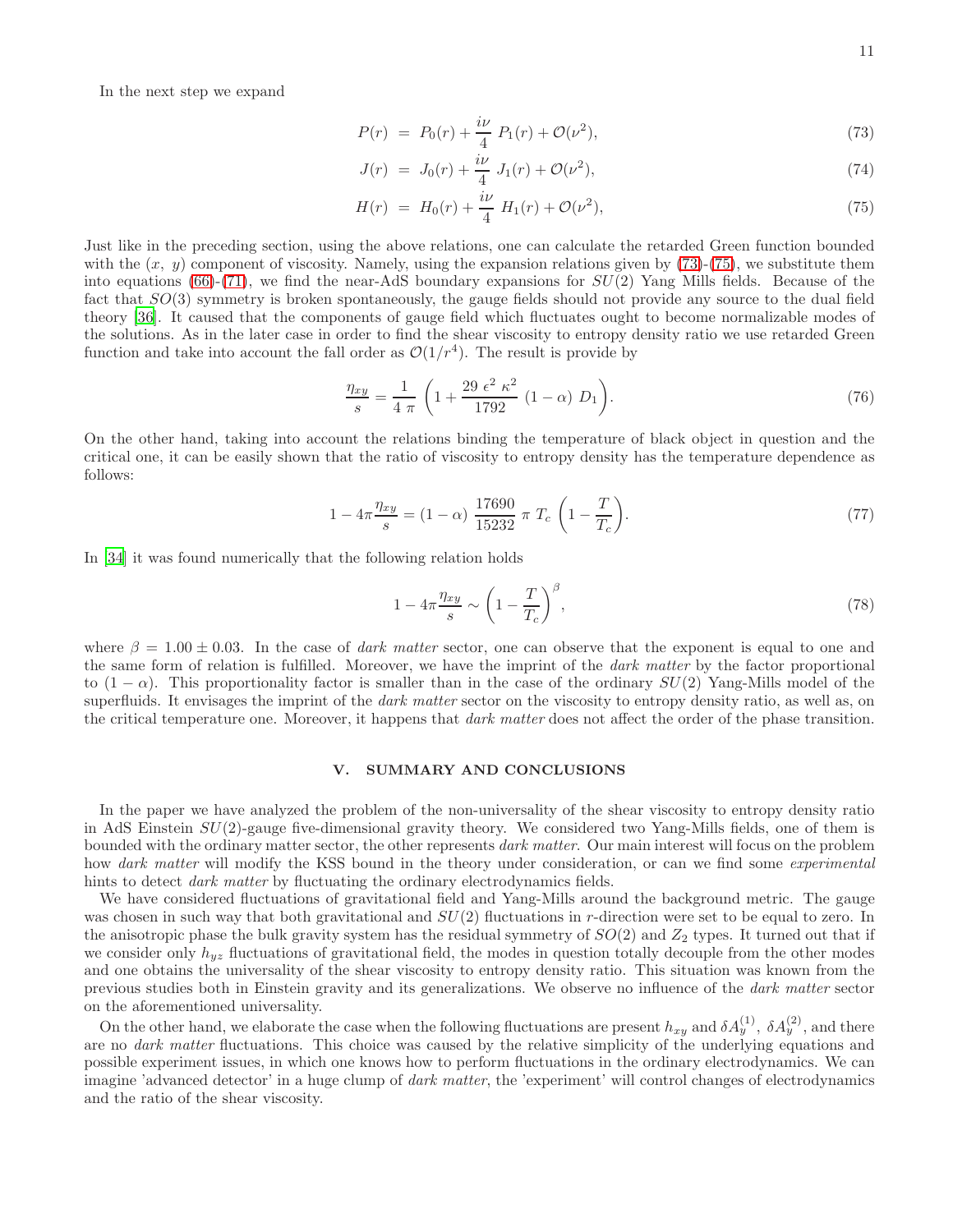As a result we get the ratio which is modified by the  $\alpha$  coupling constant of the *dark matter* to the ordinary one. The influence is of linear order in  $\alpha$ . For positive values of  $\alpha$  (0 <  $\alpha$  < 1) the ratio is smaller than that obtained for the ordinary anisotropic matter, i.e.,

$$
\left(\frac{\eta_{xy}}{s}\right)_{ordinary\ matter} > \left(\frac{\eta_{xy}}{s}\right)_{dark\ matter}.\tag{79}
$$

We have also established the temperature dependence of the ratio on the *dark matter* sector. Again in the same range of couplings the prefactor is smaller than in the ordinary matter case. Namely

$$
\left(1 - \frac{\eta_{xy}}{s}\right)_{dark\ matter} \sim (1 - \alpha) \left(1 - \frac{T}{T_c}\right). \tag{80}
$$

However, the existence of the *dark matter* sector does not influence the order of the phase transition. In both cases ones that the order is equal to one.

We conclude with the remark about the non-universal value of the one of the viscosity tensor components to entropy density ratio, in the theory with spontaneously broken parity [\[45\]](#page-12-25). The two components in the  $(2 + 1)$ -dimensional model are called shear and Hall viscosities, respectively. It has been found [\[45](#page-12-25)] that in the theory with Chern-Simons parity breaking term and the condensation of the pseudoscalar field, the shear viscosity is unchanged by the dark matter, while the Hall viscosity has been modified, with the correction being of a linear order in the coupling constant to dark matter sector.

### Acknowledgments

MR was partially supported by the grant DEC-2014/15/B/ST2/00089 of the National Science Center and KIW by the grant DEC-2014/13/B/ST3/04451.

- <span id="page-11-0"></span>[1] J.M.Maldacena, The large-N limit of superconformal field theories and supergravity, Adv. Theor. Math. Phys. 2 (1998) 231.
- [2] E.Witten, Anti-de-Sitter space and holography, Adv. Theor. Math. Phys. 2 (1998) 253.
- <span id="page-11-1"></span>[3] S.S.Gubser, I.R.Klebanov and A.M.Polyakov, *Gauge theory correlators from noncritical string theory, Phys. Lett. B* 428 (1998) 105.
- <span id="page-11-2"></span>[4] G.Policastro, D.T.Son, and A.O.Starinets, The shear viscosity of strongly coupled N=4 supersymmetric Yang-Mills plasma, Phys. Rev. Lett. 87 (2001) 081601.
- [5] P.Kovtun, D.T.Son, and A.O.Starinets, Holography and hydrodynamics: Diffusion on stretched horizon, JHEP 10 (2003) 064.
- <span id="page-11-4"></span>[6] P.Kovtun, D.T.Son, and A.O.Starinets, Viscosity in strongly interacting quantum field theories from black hole physics, Phys. Rev. Lett. 94 (2005) 111601.
- <span id="page-11-3"></span>[7] N.Iqbal and H.Liu, Universality of the hydrodynamic limit in AdS/CFT and the membrane paradigm, Phys. Rev. D 79 (2009) 025023.
- <span id="page-11-5"></span>[8] G.Rupak and T.Schäfer, *Shear viscosity of a superfluid Fermi gas in the unitary limit, Phys. Lett. A* **76** (2007) 053607.
- <span id="page-11-6"></span>[9] H.Song, S.A.Bass, U.Heinz, T.Hirano, and C.Shen, 200 A GeV Au+Au collisions serve a nearly perfect quark-gluon liquid, Phys. Rev. Lett. 106 (2011) 192301.
- <span id="page-11-7"></span>[10] J.Mas, Shear viscosity from R-charged AdS black holes, JHEP 03 (2006) 016.
- [11] D.T.Son and A.O.Starinets, *Hydrodynamics of R-charged black holes, JHEP* 03 (2006) 052.
- [12] O.Saremi, The viscosity bound conjecture and hydrodynamics of M2-brane theory at finite chemical potential, JHEP 10 (2006) 083.
- <span id="page-11-8"></span>[13] K.Maeda, M.Natsuume, and T.Okamura, Viscosity of gauge theory plasma with a chemical potential from AdS/CFT correspondence, Phys. Rev. D  $73$  (2006) 066013.
- <span id="page-11-9"></span>[14] A.Buchel, J.T.Liu, and A.O.Starinets, *Coupling constant dependence of the shear viscosity in*  $N=4$  supersymmetric Yang-Mills theory, Nucl. Phys. B  $707$  (2005) 56.
- [15] P.Benincasa and A.Buchel, Transport properties of Script  $N = 4$  supersymmetric Yang-Mills theory at finite coupling, JHEP 01 (2006) 103.
- [16] A.Buchel, Shear viscosity of boost invariant plasma at finite coupling, Nucl. Phys. B 802 (2008) 281.
- [17] A.Buchel, Resolving disagreement for  $\eta/s$  in a CFT plasma at finite coupling, Nucl. Phys. B 803 (2008) 166.
- [18] A.Buchel, Shear viscosity of CFT plasma at finite coupling, Phys. Lett. B 665 (2008) 298.
- <span id="page-11-10"></span>[19] A.Buchel, R.C.Myers, M.F.Paulos, and A.Sinha, Universal holographic hydrodynamics at finite coupling, Phys. Lett. B 669 (2008) 364.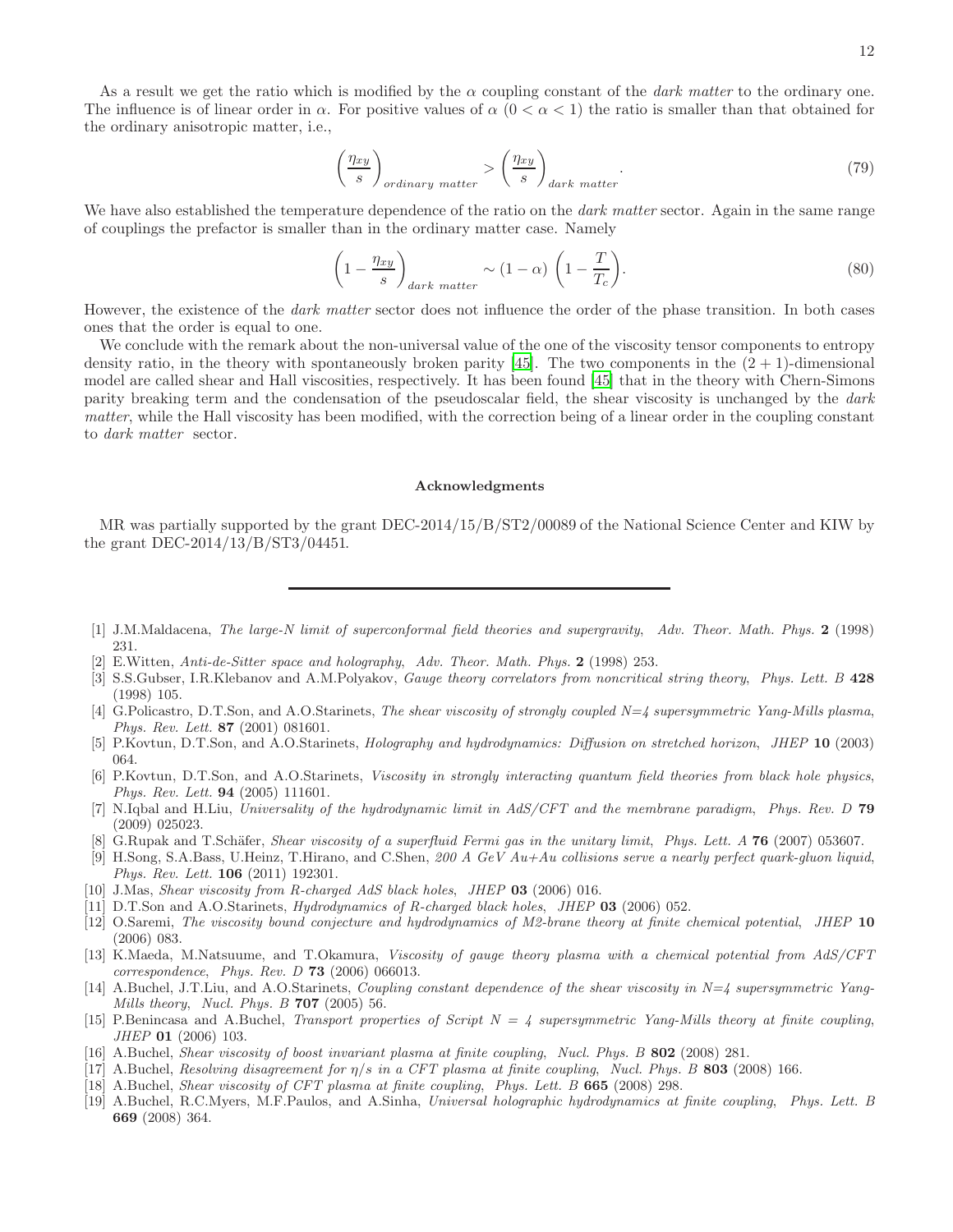- <span id="page-12-0"></span>[20] N.Banerjee and S.Dutta, *Near-horizon analysis of*  $\eta/s$ *, Nucl. Phys. B* 845 (2010) 165.
- <span id="page-12-1"></span>[21] D. Mateos and D.Trancanelli, Anisotropic  $N=4$  Super-Yang-Mills Plasma and Its Instabilities, Phys. Rev. Lett. 107 (2011) 101601.
- <span id="page-12-2"></span>[22] A. Rebhan and D.Steineder, Violation of the Holographic Viscosity Bound in a Strongly Coupled Anisotropic Plasma, Phys. Rev. Lett. 108 (2012) 021601.
- <span id="page-12-3"></span>[23] R.Brustein and A.J.M.Medved, Ratio of shear viscosity to entropy density in generalized theories of gravity, Phys. Rev. D 79 (2009) 021901(R).
- <span id="page-12-4"></span>[24] R.Brustein and A.J.M.Medved, Unitarity constraints on the ratio of shear viscosity to entropy density in higher derivative gravity, Phys. Rev. D 83 (2011) 126005.
- <span id="page-12-5"></span>[25] M. Brigante, H.Liu, R.C.Myers, S.Shenker, and S.Yaida, Viscosity bound violation in higher derivative gravity, Phys. Rev. D 77 (2008) 126006.
- <span id="page-12-6"></span>[26] M. Brigante, H.Liu, R.C.Myers, S.Shenker, and S.Yaida, The viscosity bound and causality violation, Phys. Rev. Lett. 100 (2008) 191601.
- <span id="page-12-7"></span>[27] R.C.Cai, Z.Y.Nie, N.Ohta, and Y.W.Sun, Shear viscosity from Gauss-Bonnet gravity with a dilaton coupling, Phys. Rev. D 79 (2009) 066004.
- <span id="page-12-8"></span>[28] R.C.Cai, Z.Y.Nie, N.Ohta, and Y.W.Sun, Shear viscosity from effective coupling of gravitons, Phys. Rev. D 78 (2008) 126007.
- <span id="page-12-9"></span>[29] R.G.Cai and Y.W.Sun, *Shear viscosity from AdS Born-Infeld black holes, JHEP* 09 (2008) 115.
- <span id="page-12-10"></span>[30] S.Cremonini, The shear viscosity to entropy ratio: a status report, Mod. Phys. Lett. B 25 (2011) 1867.
- <span id="page-12-11"></span>[31] L.Alberte, M.Baggioli, A. Khmelnitsky and O.Pujalas, Solid holography and massive gravity, JHEP 02 (2016) 114.
- <span id="page-12-12"></span>[32] L.Alberte, M.Baggioli, and O.Pujalas, Viscosity bound violation in holographic solids and the viscoelastic response, JHEP 07 (2016) 074.
- <span id="page-12-13"></span>[33] J.Erdmenger, P.Kerner, and H.Zeller, Non-universal shear viscosity from Einstein gravity, Phys. Lett. B 699 (2011) 301.
- <span id="page-12-14"></span>[34] J.Erdmenger, P.Kerner, and H.Zeller, Transport in anisotropic superfluids: a holographic description, JHEP 01 (2012) 059.
- <span id="page-12-15"></span>[35] P. de Gennes, *The Physics of Liquid Crystals*, Oxford, Oxford University Press (1974).
- <span id="page-12-16"></span>[36] P.Basu and J-H.Oh, Analytic approaches to anisotropic holographic superfluids, JHEP 07 (2012) 107.
- <span id="page-12-17"></span>[37] J.-H.Oh, Running shear viscosities in anisotropic holographic superfluids, JHEP 06 (2012) 103.
- <span id="page-12-18"></span>[38] A.Bhattacharyya and D.Roychowdhury, Viscosity bound for anisotropic superfluids in higher derivative gravity, JHEP 03 (2015) 063.
- <span id="page-12-19"></span>[39] X.H.Feng, H.S.Liu, H.Lü, and C.N.Pope, Black hole entropy and viscosity bound in Horndeski gravity, JHEP 11 (2015) 176.
- <span id="page-12-20"></span>[40] L.Nakonieczny and M.Rogatko, Analytic study on backreacting holographic superconductors with dark matter sector, Phys. Rev. D 90 (2014) 106004.
- [41] L.Nakonieczny, M.Rogatko and K.I. Wysokiński, *Magnetic field in holographic superconductors with dark matter sector*, Phys. Rev. D 91 (2015) 046007.
- [42] L. Nakonieczny, M. Rogatko and K.I. Wysokiński, Analytic investigation of holographic phase transitions influenced by dark matter sector, Phys. Rev. D **92** (2015) 066008.
- [43] M. Rogatko, K.I. Wysokiński, P-wave holographic superconductor/insulator phase transitions affected by dark matter sector, JHEP 03 (2016) 215.
- [44] M. Rogatko, K.I. Wysokiński, *Holographic vortices in the presence of dark matter sector, JHEP* 12 (2015) 041.
- <span id="page-12-25"></span>[45] M. Rogatko, K.I. Wysokiński, Viscosity of holographic fluid in the presence of dark matter sector, JHEP 08 (2016) 124. [46] M. Rogatko, K.I. Wysokiński, Holographic Superconductivity in the Presence of Dark Matter: Basic Issues, Acta Phys.
- Polonica A 130, (2016) 558.
- [47] M. Rogatko, K.I. Wysokiński, Condensate flow in holographic models in the presence of dark matter, JHEP 10 (2016) 152.
- [48] Y.Peng, Holographic entanglement entropy in superconductor phase transition with dark matter sector, Phys. Lett. B 750 (2015) 420.
- <span id="page-12-21"></span>[49] Y.Peng, Q.Pan and Y.Liu, A general holographic insulator/superconductor model with dark matter sector away from the probe limit, Nucl. Phys. B 915 (2017) 69.
- <span id="page-12-22"></span>[50] Y.Brihaye and B.Hartmann Holographic superfluid/fluid/insulator phase transitions in 2+1 dimensions, Phys. Rev. D 83 (2011) 126008.
- <span id="page-12-23"></span>[51] A.Geringer-Sameth and M.G.Walker, Indication of Gamma-Ray Emission from the Newly Discovered Dwarf Galaxy Reticulum II, Phys. Rev. Lett. 115 (2015) 081101.
- [52] K.Van Tilburg, N.Leefer, L.Bougas, and D.Budker, Search for Ultralight Scalar Dark Matter with Atomic Spectroscopy, Phys. Rev. Lett. 115 (2015) 011802.
- [53] P.Jean et al., Early SPI/INTEGRAL measurements of 511 keV line emission from the 4th quadrant of the Galaxy, Astron. Astrophys. 407 (2003) L55.
- [54] J.Chang et al., An excess of cosmic ray electrons at energies of  $300-800$  GeV, Nature 456, (2008) 362.
- [55] O.Adriani et al. (PAMELA Collaboration), An anomalous positron abundance in cosmic rays with energies 1.5-100 Gev, Nature 458, (2009) 607.
- [56] D.Harvey, R.Massey, T.Kitching, A.Taylor and E.Tittley, The nongravitational interactions of dark matter in colliding galaxy clusters, Science 347, (2015) 1462.
- <span id="page-12-24"></span>[57] R.Massey et al., The behaviour of dark matter associated with four bright cluster galaxies in the 10 kpc core of Abell 3827,